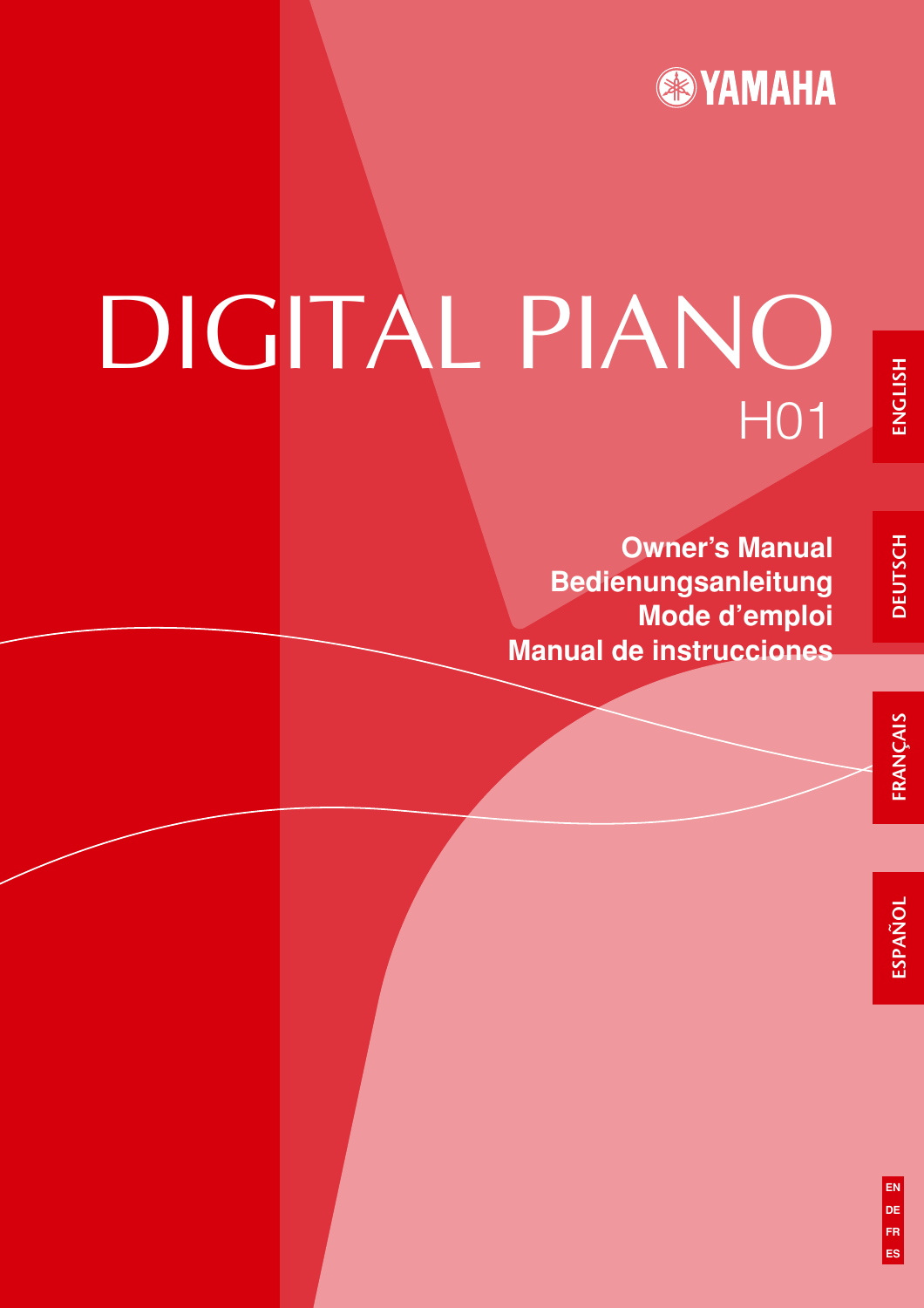## **SPECIAL MESSAGE SECTION**

**PRODUCT SAFETY MARKINGS:** Yamaha electronic products may have either labels similar to the graphics shown below or molded/stamped facsimiles of these graphics on the enclosure. The explanation of these graphics appears on this page. Please observe all cautions indicated on this page and those indicated in the safety instruction section.



See bottom of Keyboard enclosure for graphic symbol markings.



The exclamation point within the equilateral triangle is intended to alert the user to the presence of important operating and maintenance (servicing) instructions in the literature accompanying the product.



The lightning flash with arrowhead symbol, within the equilateral triangle, is intended to alert the user to the presence of uninsulated "dangerous voltage" within the product's enclosure that may be of sufficient magnitude to constitute a risk of electrical shock.

**IMPORTANT NOTICE:** All Yamaha electronic products are tested and approved by an independent safety testing laboratory in order that you may be sure that when it is properly installed and used in its normal and customary manner, all foreseeable risks have been eliminated. DO NOT modify this unit or commission others to do so unless specifically authorized by Yamaha. Product performance and/or safety standards may be diminished. Claims filed under the expressed warranty may be denied if the unit is/has been modified. Implied warranties may also be affected.

**SPECIFICATIONS SUBJECT TO CHANGE:** The information contained in this manual is believed to be correct at the time of printing. However, Yamaha reserves the right to change or modify any of the specifications without notice or obligation to update existing units.

**ENVIRONMENTAL ISSUES:** Yamaha strives to produce products that are both user safe and environmentally friendly. We sincerely believe that our products and the production methods used to produce them, meet these goals. In keeping with both the letter and the spirit of the law, we want you to be aware of the following:

**Battery Notice:** This product MAY contain a small nonrechargeable battery which (if applicable) is soldered in place. The average life span of this type of battery is approximately five years. When replacement becomes necessary, contact a qualified service representative to perform the replacement.

**Warning:** Do not attempt to recharge, disassemble, or incinerate this type of battery. Keep all batteries away from children. Dispose of used batteries promptly and as regulated by applicable laws. Note: In some areas, the servicer is required by law to return the defective parts. However, you do have the option of having the servicer dispose of these parts for you.

**Disposal Notice:** Should this product become damaged beyond repair, or for some reason its useful life is considered to be at an end, please observe all local, state, and federal regulations that relate to the disposal of products that contain lead, batteries, plastics, etc.

**NOTICE:** Service charges incurred due to lack of knowledge relating to how a function or effect works (when the unit is operating as designed) are not covered by the manufacturer's warranty, and are therefore the owners responsibility. Please study this manual carefully and consult your dealer before requesting service.

**NAME PLATE LOCATION:** The graphic below indicates the location of the name plate. The model number, serial number, power requirements, etc., are located on this plate. You should record the model number, serial number, and the date of purchase in the spaces provided below and retain this manual as a permanent record of your purchase.



92-469- ➀ (bottom)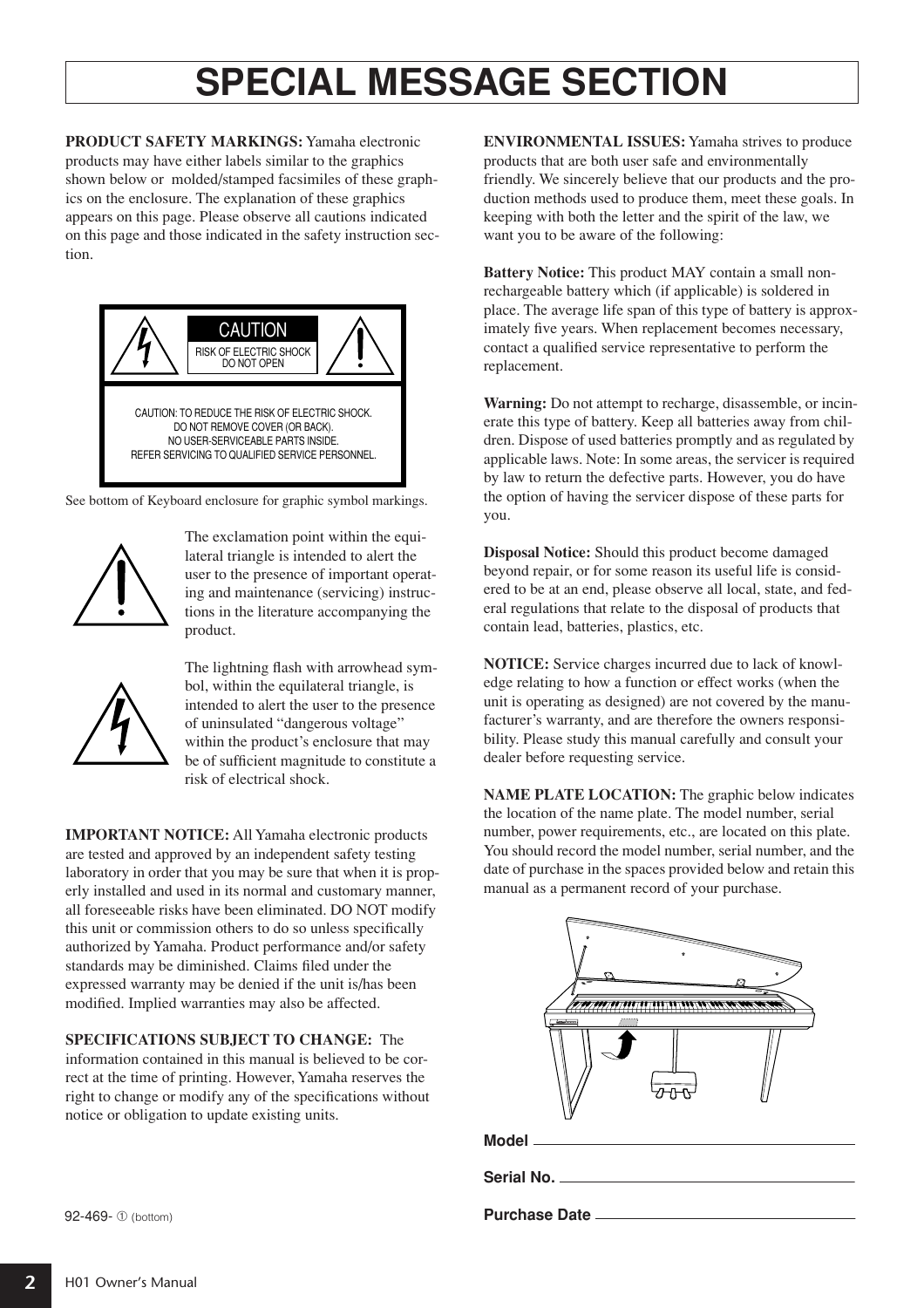## **IMPORTANT SAFETY INSTRUCTIONS**

## **INFORMATION RELATING TO PERSONAL INJURY, ELECTRICAL SHOCK, AND FIRE HAZARD POSSIBILITIES HAS BEEN INCLUDED IN THIS LIST.**

**WARNING**- When using any electrical or electronic product, basic precautions should always be followed. These precautions include, but are not limited to, the following:

1. Read all Safety Instructions, Installation Instructions, Special Message Section items, and any Assembly Instructions found in this manual BEFORE making any connections, including connection to the main supply.

2. Main Power Supply Verification: Yamaha products are manufactured specifically for the supply voltage in the area where they are to be sold. If you should move, or if any doubt exists about the supply voltage in your area, please contact your dealer for supply voltage verification and (if applicable) instructions. The required supply voltage is printed on the name plate. For name plate location, please refer to the graphic found in the Special Message Section of this manual.

3. This product may be equipped with a polarized plug (one blade wider than the other). If you are unable to insert the plug into the outlet, turn the plug over and try again. If the problem persists, contact an electrician to have the obsolete outlet replaced. Do NOT defeat the safety purpose of the plug.

4. Some electronic products utilize external power supplies or adapters. Do NOT connect this type of product to any power supply or adapter other than one described in the owners manual, on the name plate, or specifically recommended by Yamaha.

5. **WARNING:** Do not place this product or any other objects on the power cord or place it in a position where anyone could walk on, trip over, or roll anything over power or connecting cords of any kind. The use of an extension cord is not recommended! If you must use an extension cord, the minimum wire size for a 25' cord (or less) is 18 AWG. NOTE: The smaller the AWG number, the larger the current handling capacity. For longer extension cords, consult a local electrician.

6. Ventilation: Electronic products, unless specifically designed for enclosed installations, should be placed in locations that do not interfere with proper ventilation. If instructions for enclosed installations are not provided, it must be assumed that unobstructed ventilation is required.

7. Temperature considerations: Electronic products should be installed in locations that do not significantly contribute to their operating temperature. Placement of this product close to heat sources such as; radiators, heat registers and other devices that produce heat should be avoided.

This product was NOT designed for use in wet/damp locations and should not be used near water or exposed to rain. Examples of wet/damp locations are; near a swimming pool, spa, tub, sink, or wet basement.

9. This product should be used only with the components supplied or; a cart, rack, or stand that is recommended by the manufacturer. If a cart, rack, or stand is used, please observe all safety markings and instructions that accompany the accessory product.

10. The power supply cord (plug) should be disconnected from the outlet when electronic products are to be left unused for extended periods of time. Cords should also be disconnected when there is a high probability of lightning and/or electrical storm activity.

11. Care should be taken that objects do not fall and liquids are not spilled into the enclosure through any openings that may exist.

12. Electrical/electronic products should be serviced by a qualified service person when:

- a. The power supply cord has been damaged; or
- b. Objects have fallen, been inserted, or liquids have been spilled into the enclosure through openings; or
- c. The product has been exposed to rain: or
- d. The product dose not operate, exhibits a marked change in performance; or
- e. The product has been dropped, or the enclosure of the product has been damaged.

13. Do not attempt to service this product beyond that described in the user-maintenance instructions. All other servicing should be referred to qualified service personnel.

14. This product, either alone or in combination with an amplifier and headphones or speaker/s, may be capable of producing sound levels that could cause permanent hearing loss. DO NOT operate for a long period of time at a high volume level or at a level that is uncomfortable. If you experience any hearing loss or ringing in the ears, you should consult an audiologist. IMPORTANT: The louder the sound, the shorter the time period before damage occurs.

15. Some Yamaha products may have benches and/or accessory mounting fixtures that are either supplied as a part of the product or as optional accessories. Some of these items are designed to be dealer assembled or installed. Please make sure that benches are stable and any optional fixtures (where applicable) are well secured BEFORE using. Benches supplied by Yamaha are designed for seating only. No other uses are recommended.

## **PLEASE KEEP THIS MANUAL**

92-469-2

 $\bar{\ }$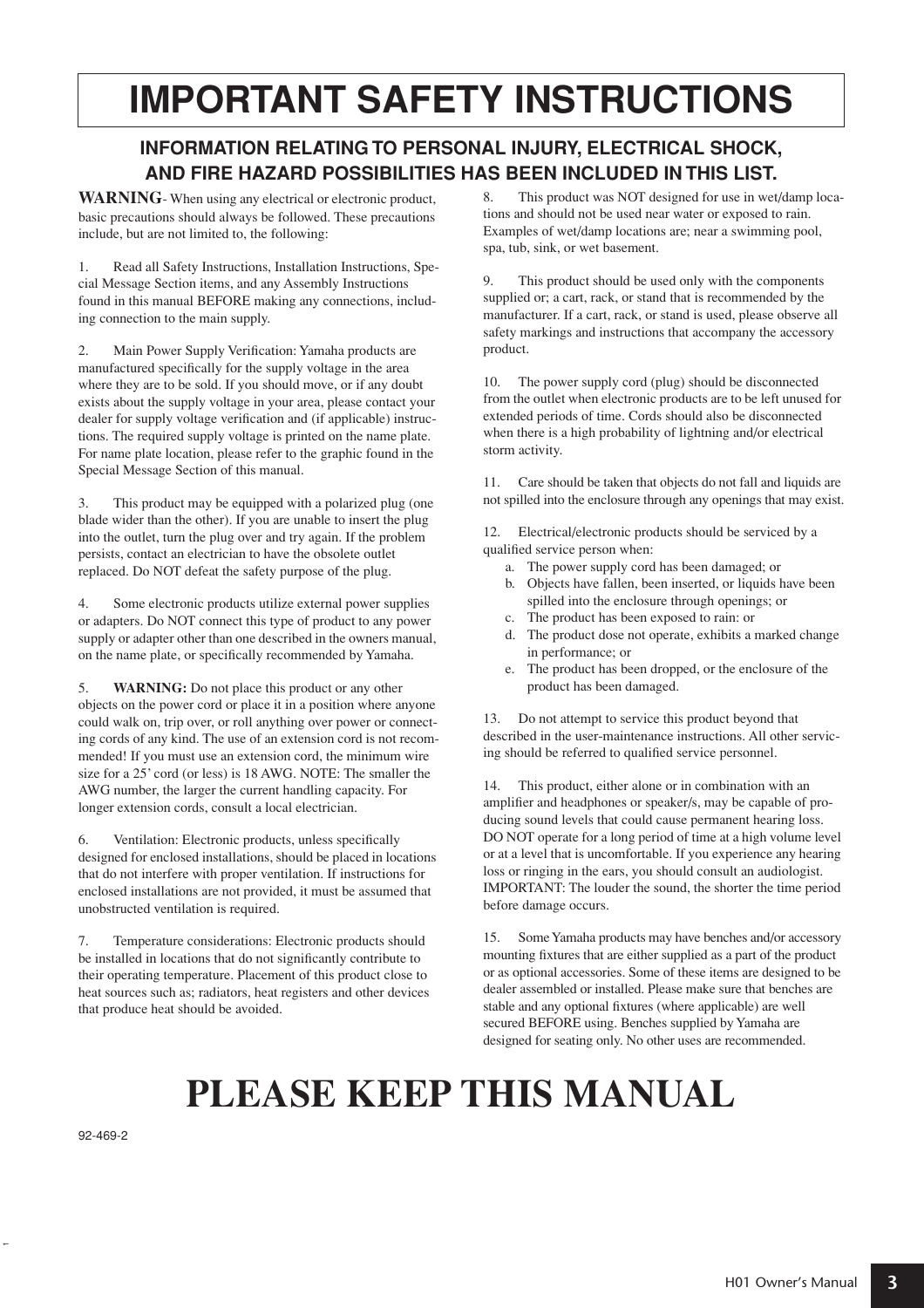## **PRECAUTIONS**

## *PLEASE READ CAREFULLY BEFORE PROCEEDING*

\* Please keep this manual in a safe place for future reference.

## *WARNING*

**Always follow the basic precautions listed below to avoid the possibility of serious injury or even death from electrical shock, short-circuiting, damages, fire or other hazards. These precautions include, but are not limited to, the following:**

### **Power supply/Power cord**

- Only use the voltage specified as correct for the instrument. The required voltage is printed on the name plate of the instrument.
- Check the electric plug periodically and remove any dirt or dust which may have accumulated on it.
- Use only the supplied power cord/plug.
- Do not place the power cord near heat sources such as heaters or radiators, and do not excessively bend or otherwise damage the cord, place heavy objects on it, or place it in a position where anyone could walk on, trip over, or roll anything over it.

### **Do not open**

• Do not open the instrument or attempt to disassemble the internal parts or modify them in any way. The instrument contains no user-serviceable parts. If it should appear to be malfunctioning, discontinue use immediately and have it inspected by qualified Yamaha service personnel.

### **Water warning**

- Do not expose the instrument to rain, use it near water or in damp or wet conditions, or place containers on it containing liquids which might spill into any openings.
- Never insert or remove an electric plug with wet hands.

### **Fire warning**

• Do not put burning items, such as candles, on the unit. A burning item may fall over and cause a fire.

### **If you notice any abnormality**

• If the power cord or plug becomes frayed or damaged, or if there is a sudden loss of sound during use of the instrument, or if any unusual smells or smoke should appear to be caused by it, immediately turn off the power switch, disconnect the electric plug from the outlet, and have the instrument inspected by qualified Yamaha service personnel.

## *CAUTION*

**Always follow the basic precautions listed below to avoid the possibility of physical injury to you or others, or damage to the instrument or other property. These precautions include, but are not limited to, the following:**

### **Power supply/Power cord**

- When removing the electric plug from the instrument or an outlet, always hold the plug itself and not the cord. Pulling by the cord can damage it.
- Remove the electric plug from the outlet when the instrument is not to be used for extended periods of time, or during electrical storms.
- Do not connect the instrument to an electrical outlet using a multiple-connector. Doing so can result in lower sound quality, or possibly cause overheating in the outlet.

### **Assembly**

• Read carefully the attached documentation explaining the assembly process. Failure to assemble the instrument in the proper sequence might result in damage to the instrument or even injury.

### **Location**

- Do not expose the instrument to excessive dust or vibrations, or extreme cold or heat (such as in direct sunlight, near a heater, or in a car during the day) to prevent the possibility of panel disfiguration or damage to the internal components.
- Do not use the instrument in the vicinity of a TV, radio, stereo equipment, mobile phone, or other electric devices. Otherwise, the instrument, TV, or radio may generate noise.
- Do not place the instrument in an unstable position where it might accidentally fall over
- Before moving the instrument, remove all connected cables.
- When setting up the product, make sure that the AC outlet you are using is easily accessible. If some trouble or malfunction occurs, immediately turn off the power switch and disconnect the plug from the outlet. Even when the power switch is turned off, electricity is still flowing to the product at the minimum level. When you are not using the product for a long time, make sure to unplug the power cord from the wall AC outlet.

**4**

**ENGLISH**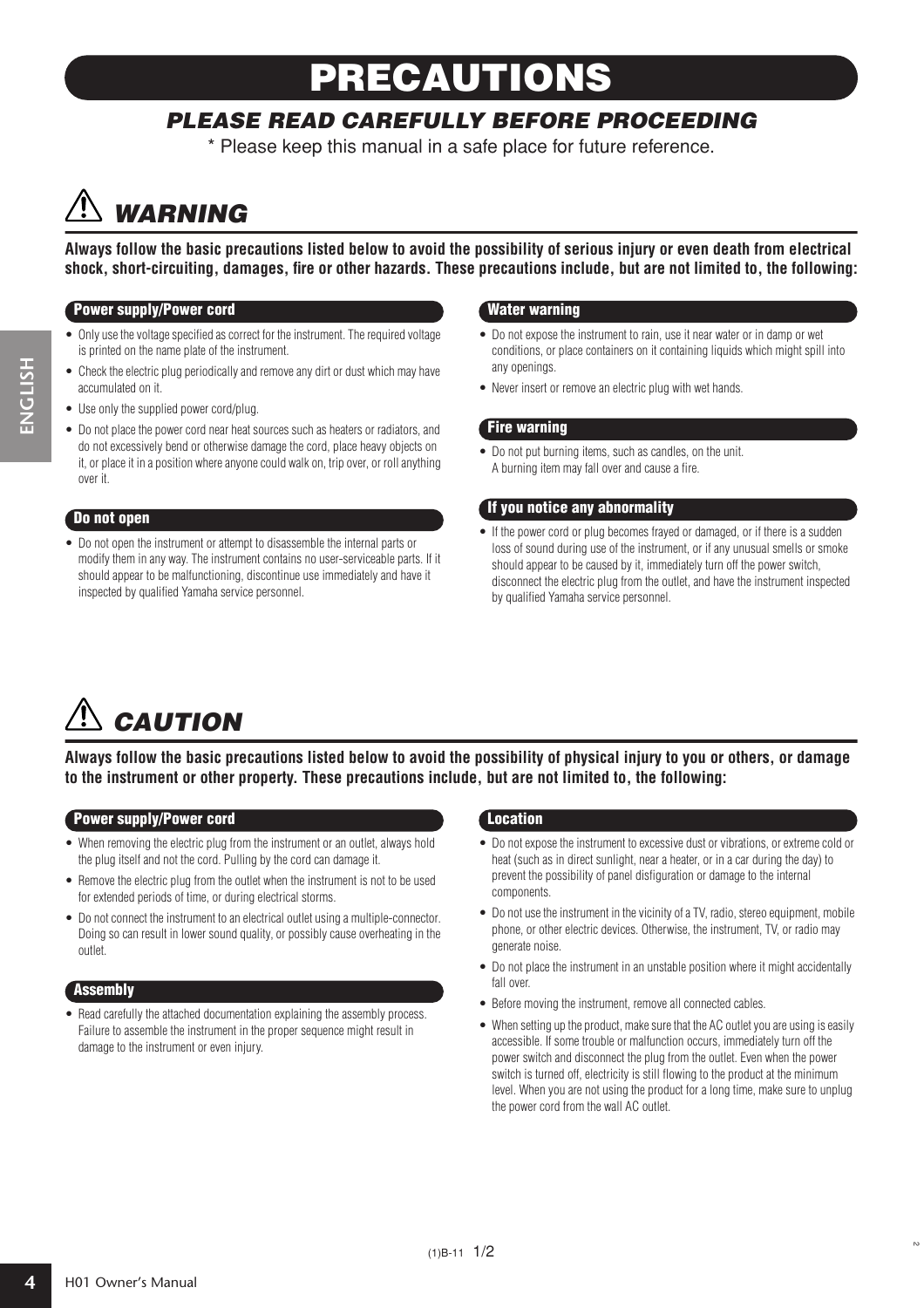### **Connections**

• Before connecting the instrument to other electronic components, turn off the power for all components. Before turning the power on or off for all components, set all volume levels to minimum. Also, be sure to set the volumes of all components at their minimum levels and gradually raise the volume controls while playing the instrument to set the desired listening level.

### **Maintenance**

- In the case of a model with a polished finish, gently remove dust and dirt with a soft cloth. Do not wipe too hard since small particles of dirt can scratch the instrument's finish.
- When cleaning the instrument, use a soft, dry or slightly damp cloth. Do not use paint thinners, solvents, cleaning fluids, or chemical-impregnated wiping cloths.

#### **Handling caution**

- Take care that the key cover does not pinch your fingers, and do not insert a finger or hand in any gaps on the key cover or instrument.
- Never insert or drop paper, metallic, or other objects into the gaps on the key cover, panel or keyboard. If this happens, turn off the power immediately and unplug the power cord from the AC outlet. Then have the instrument inspected by qualified Yamaha service personnel.
- Do not place vinyl, plastic or rubber objects on the instrument, since this might discolor the panel or keyboard.
- In the case of a model with a polished finish, bumping the surface of the instrument with metal, porcelain, or other hard objects can cause the finish to crack or peel. Use caution.
- Do not rest your weight on, or place heavy objects on the instrument, and do not use excessive force on the buttons, switches or connectors.
- Do not use the instrument/device or headphones for a long period of time at a high or uncomfortable volume level, since this can cause permanent hearing loss. If you experience any hearing loss or ringing in the ears, consult a physician.

### **Using the bench (If included)**

- Do not place the bench in an unstable position where it might accidentally fall over.
- Do not play carelessly with or stand on the bench. Using it as a tool or stepladder or for any other purpose might result in accident or injury.
- Only one person should sit on the bench at a time, in order to prevent the possibility of accident or injury.
- If the bench screws become loose due to extensive long-term use, tighten them periodically using the included tool.

### **Saving data**

#### **Backing up the USB storage device**

• To protect against data loss through media damage, we recommend that you save your important data onto two USB storage devices.

Yamaha cannot be held responsible for damage caused by improper use or modifications to the instrument, or data that is lost or destroyed.

Always turn the power off when the instrument is not in use.

- The illustrations as shown in this owner's manual are for instructional purposes only, and may appear somewhat different from those on your instrument.
- \* Copying of the commercially available musical data including but not limited to MIDI data and/or audio data is strictly prohibited except for your personal use.

This product incorporates and bundles computer programs and contents in which Yamaha owns copyrights or with respect to which it has license to use others' copyrights. Such copyrighted materials include, without limitation, all computer software, style files, MIDI files, WAVE data, musical scores and sound recordings. Any unauthorized use of such programs and contents outside of personal use is not permitted under relevant laws. Any violation of copyright has legal consequences. DON'T MAKE, DISTRIBUTE OR USE ILLEGAL COPIES.

• The company names and product names in this Owner's Manual are the trademarks or registered trademarks of their respective companies.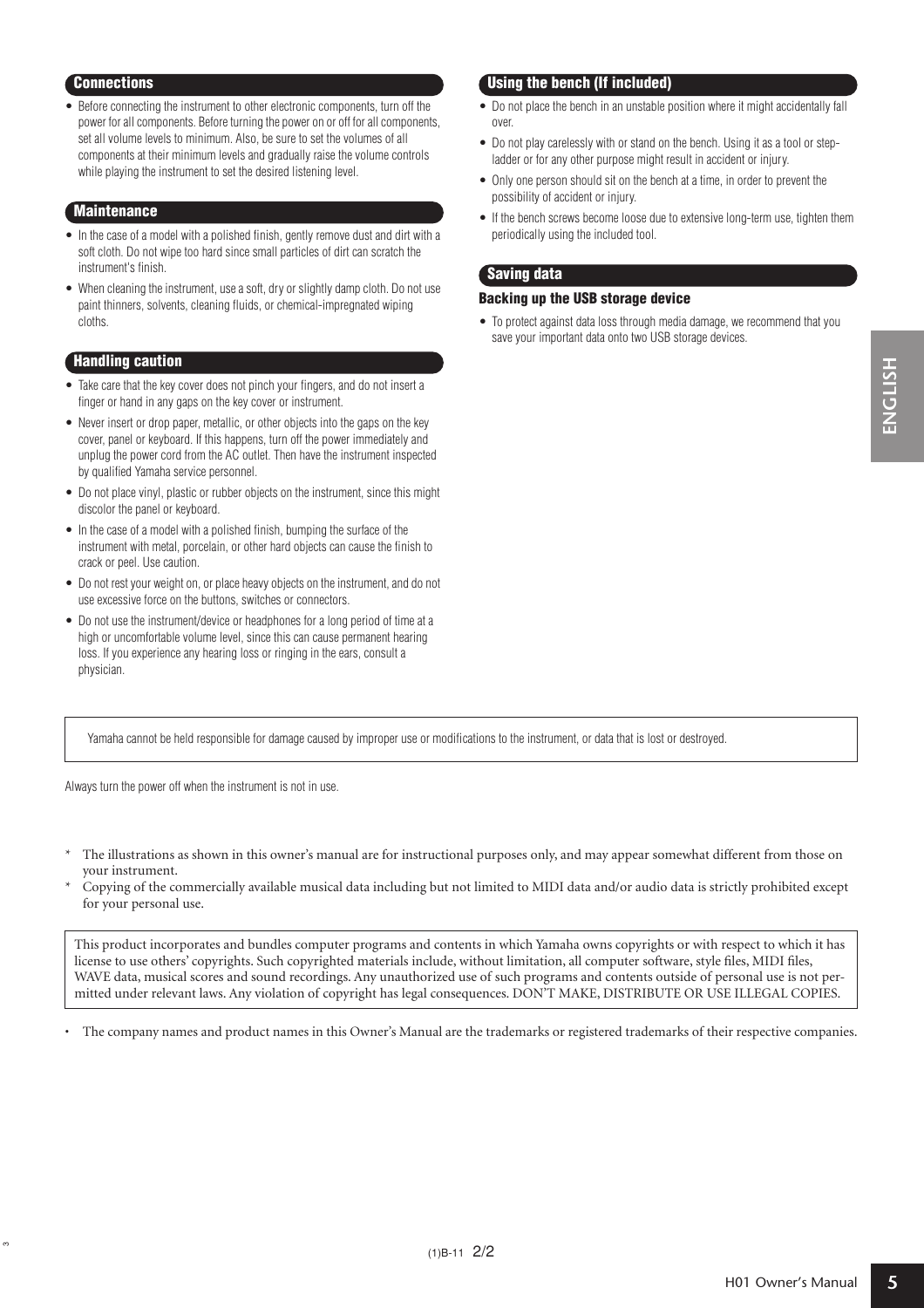<span id="page-5-0"></span>*Thank you for purchasing the Yamaha Digital Piano H01! We recommend that you read this manual carefully so that you can fully take advantage of the advanced and convenient functions of the H01.*

*We also recommend that you keep this manual in a safe and handy place for future reference.*

## <span id="page-5-1"></span>**Main Features**

### **Stylish and sophisticated digital piano**

The H01 combines true piano sound in a modern, attractive cabinet that evokes the beauty of a real acoustic grand piano—adding sophistication and musical expressiveness to your living space.

### **Authentic Acoustic Piano—like Touch Natural Wood Keyboard**

The special Natural Wood keyboard uses real wood (on the white keys), to reproduce as closely as possible the experience of playing an actual acoustic grand piano. The authentic touch and feel of the keys goes far beyond existing electronic keyboards, realistically recreating the hardness of the keys, the balance between the weight of the key and hammer, and the characteristic weight gradations of the keys—heavy in the low end, light in the high register—to make you feel as if you're playing a real grand piano. Moreover, this specially crafted keyboard lets you use techniques only possible on grand pianos, such as playing the same note successively and having the sounds blend smoothly even without use of the damper pedal, or playing the same key quickly and having perfect articulation without the sound cutting off unnaturally.

### **AWM Dynamic Stereo Sampling**

The Yamaha H01 offers unmatched sonic realism and natural grand-piano type playability as well as Yamaha's original AWM Dynamic Stereo Sampling tone generation technology for rich, musical voices.

The Grand Piano 1 feature totally new samples painstakingly recorded from a full concert grand piano. And the voice feature three velocity-switched samples (Dynamic Sampling), special Sustain Sampling [\(page 15](#page-14-0)) that samples the unique resonance of an acoustic grand piano's soundboard and strings when the sustain pedal is pressed, and Keyoff Samples that add the subtle sound produced when the keys are released. The H01 comes much closer to the sound of a true acoustic piano.

4

## <span id="page-5-2"></span>**Accessories**

- Owner's Manual This manual contains complete instructions for operating your H01.
- Quick Operation Guide
- Bench (included or optional depending on local)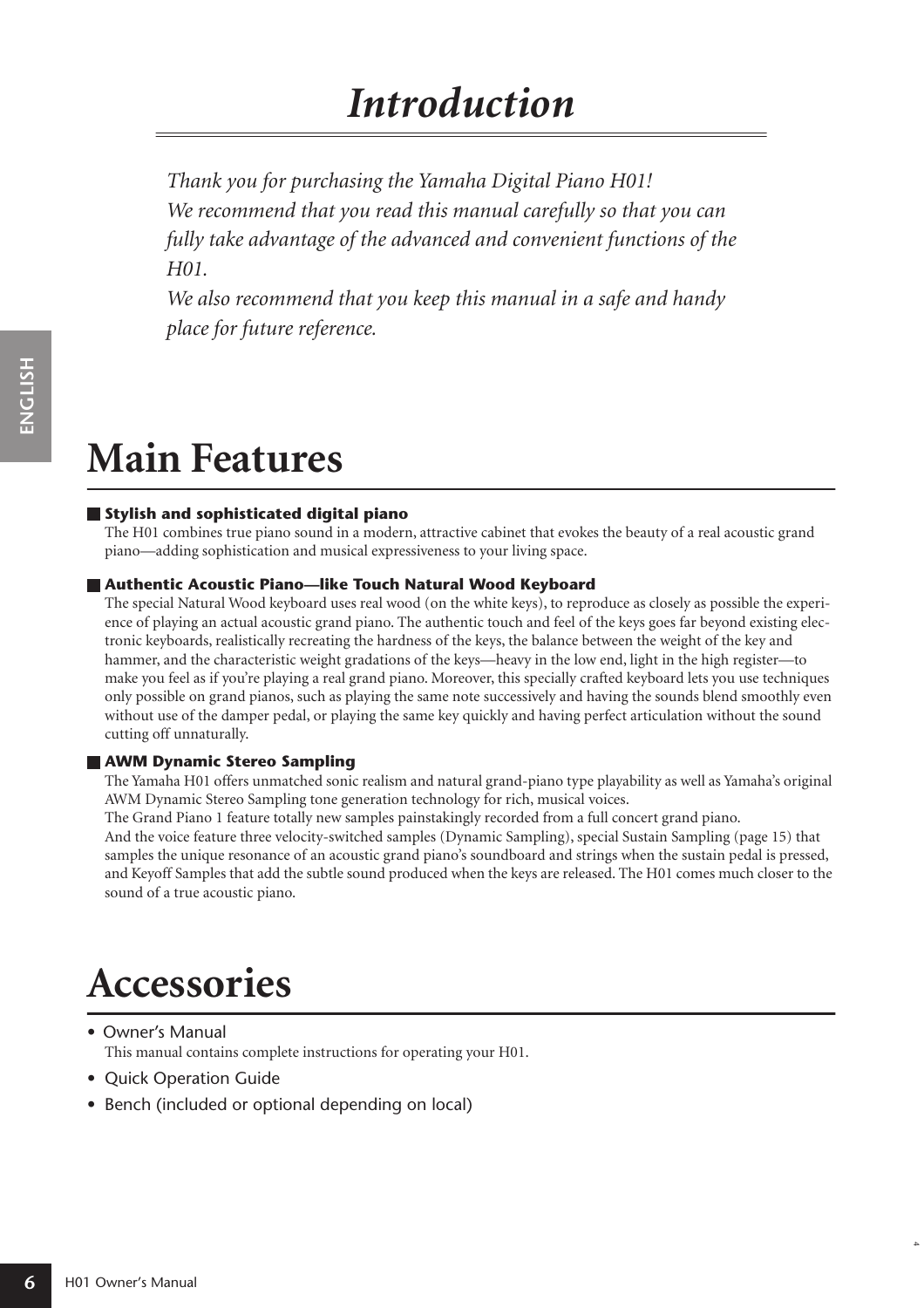## **Table of Contents**

## **Introduction**

## **Reference**

## Appendix

c,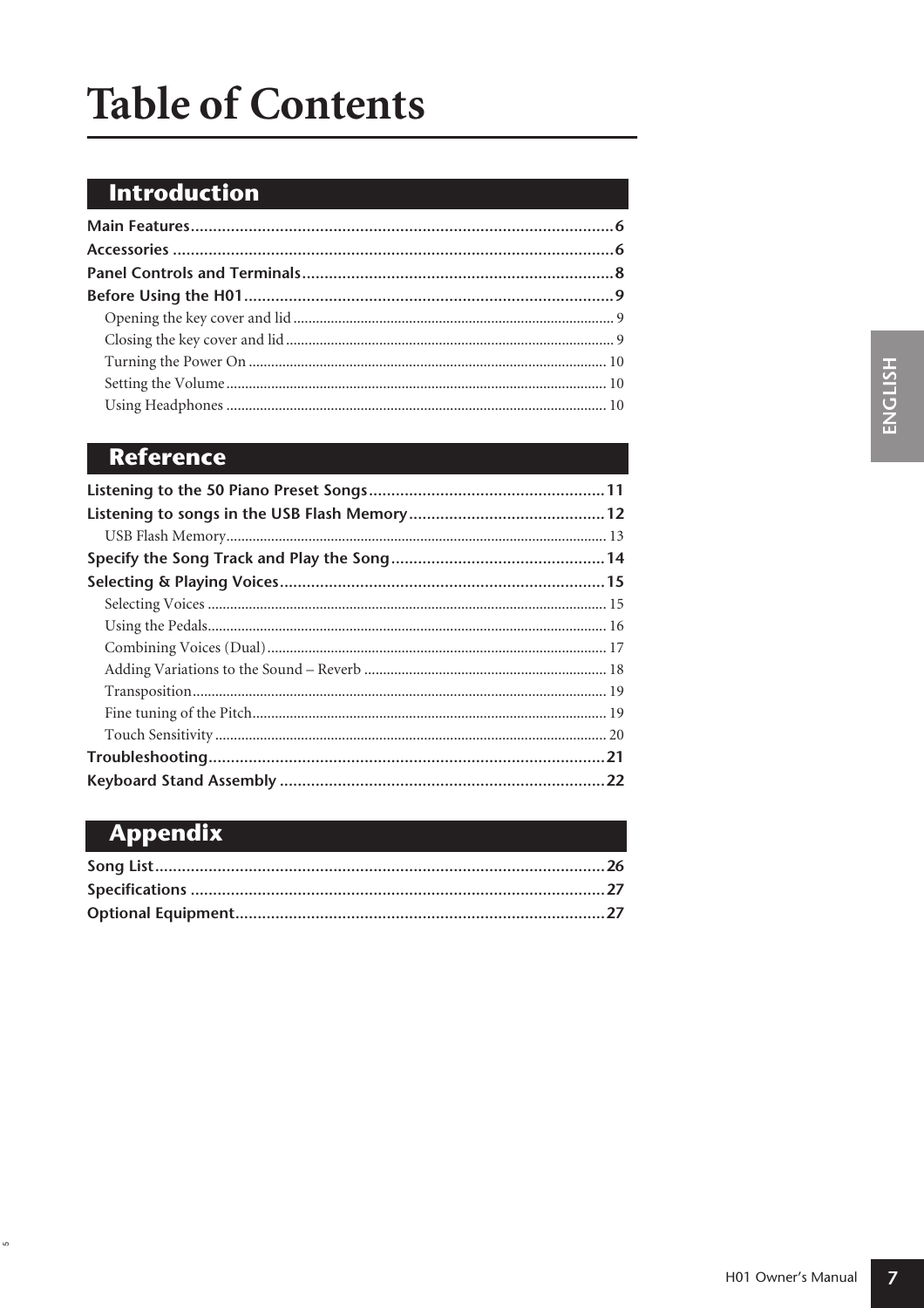## <span id="page-7-0"></span>**Panel Controls and Terminals**



- **1 [POWER] switch........................... [page 10](#page-9-0)** For turning the power on or off.
- **2 [MASTER VOLUME] slider ........... [page 10](#page-9-1)** For adjusting the volume level of the entire sound.
- **3 [BGM] button ...........pages [11,](#page-10-2) [12,](#page-11-1) [14,](#page-13-1) [19](#page-18-2)** For playing the 50 piano preset songs.
- **4 [VOICE] button .........pages [14,](#page-13-1) [15,](#page-14-3) [17–](#page-16-1)[20](#page-19-1)** For selecting voices from 10 internal sounds including Grand Piano 1 and 2 ([page 15](#page-14-0)). You can also combine two voices [\(page 17\)](#page-16-1) or add reverb effects to the selected voice for your keyboard performance ([page 18](#page-17-1)).
- **5 SELECT [-]/[+] buttons....pages [11,](#page-10-2) [12,](#page-11-1) [15](#page-14-0)** For selecting a song [\(page 11\)](#page-10-2) or a voice ([page 15](#page-14-0)).

**6 [PHONES] jack..............................[page 10](#page-9-2)** For connecting a set of stereo headphones, allowing private practice.

## **7 [AUX OUT] jack**

For outputting the sound of the instrument to an external audio system.

- **8 [USB TO DEVICE] terminal ..........[page 12](#page-11-1)** For connecting a USB storage device and playing song data from the device.
- **9 Pedals...........................................[page 16](#page-15-1)** For producing a range of expressive effects similar to those produced by the pedals on an acoustic piano.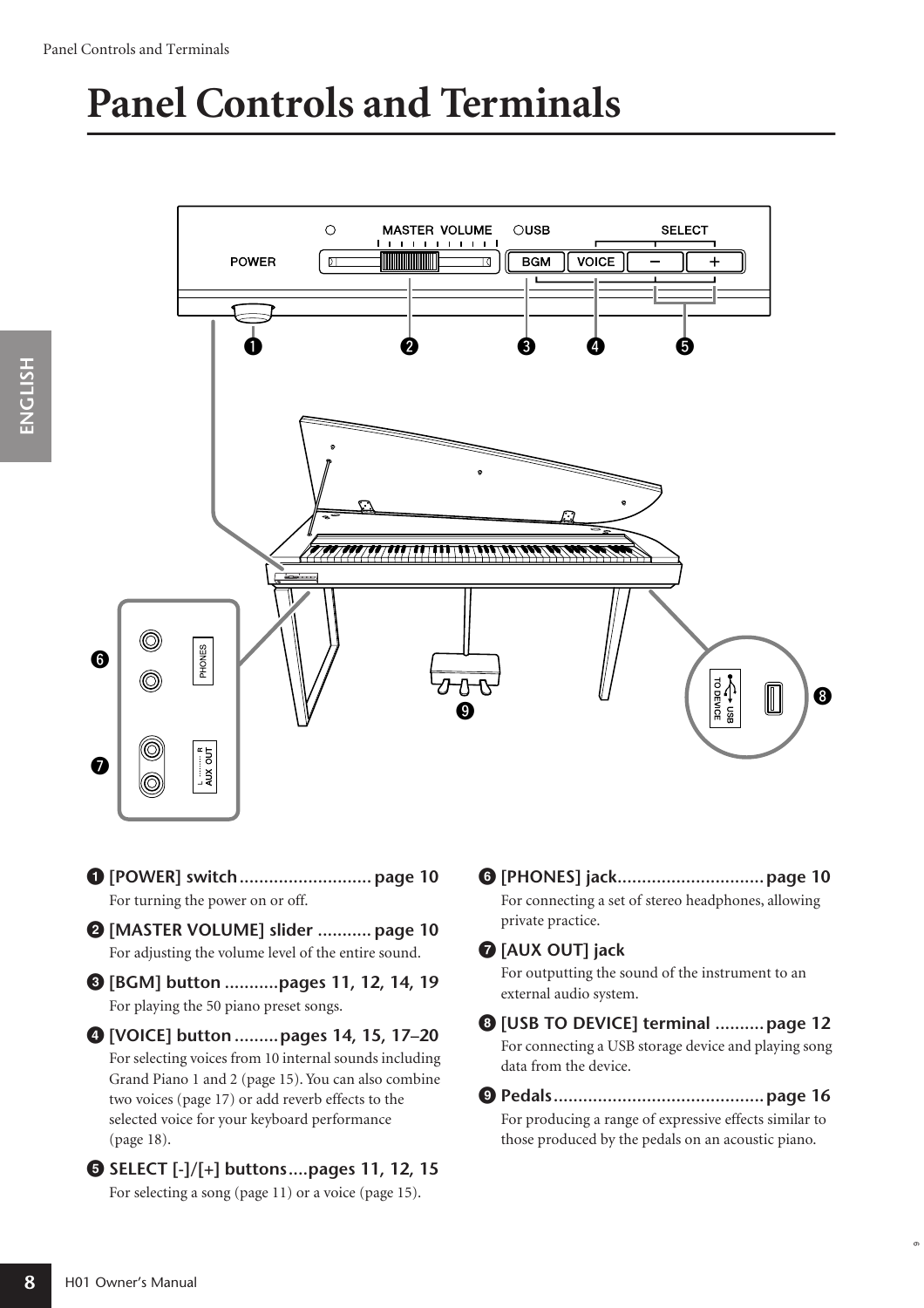## <span id="page-8-0"></span>**Before Using the H01**

## <span id="page-8-1"></span>**Opening the key cover and lid**

## **1. Lift open the key cover and fold it backward.**

## *CAUTION*

Hold the cover with both hands when opening or closing it.

## $\sqrt{2}$ *CAUTION*

Do not release the cover until it is fully folded back or closed.

## *CAUTION*

Be careful to avoid catching your fingers (yours or others, especially children's) when opening the cover.

## **2. Raise and hold the lid up as shown.**

## *CAUTION*

Raising the lid past the normal height can result in damage to the instrument.







**3. Raise the lid stay and carefully lower the lid so that the end of the stay fits into the recess in the lid and holds it in place.**

## <span id="page-8-2"></span>**Closing the key cover and lid**

- **1. Hold the lid stay and carefully raise the lid.**
- **2. Hold the lid in its raised position and lower the lid stay.**
- **3. Carefully lower the lid.**
- **4. Close the key cover.**

## *CAUTION*

 $\overline{\phantom{0}}$ 

Be careful to avoid catching your fingers (yours or others, especially children's) when opening the cover.

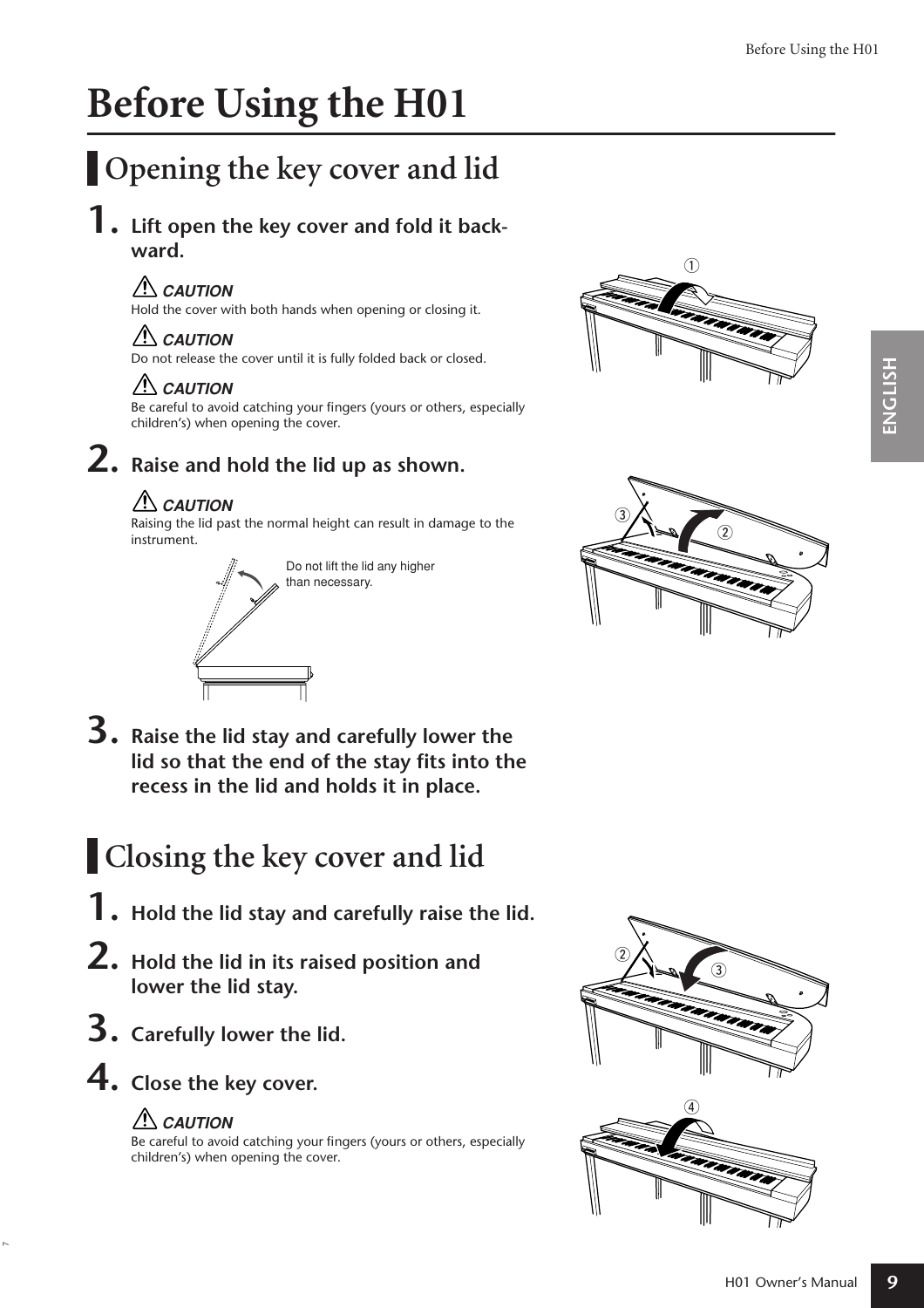## <span id="page-9-3"></span><span id="page-9-0"></span>**Turning the Power On**

## **1. Insert the plug of the power cable into the AC connector on the instrument, then plug the other end of the cable into the proper AC outlet on the wall.**

## *CAUTION*

Never interrupt the power supply during the instrument load operation! Doing so can result in loss of data.

## **2. Press the [POWER] switch to turn the power on.**

The power indicator located to the right of the **[**POWER**]** switch lights up.



**ENGLISH**

All current panel settings will be changed to the initial settings when turning the power off and on.

## $\sqrt{!}$  *CAUTION*

Never interrupt the power supply while the instrument is loading data from a USB device! Doing so can result in loss of data.

## *CAUTION*

Even when the instrument is turned off, electricity is still flowing to the instrument at the minimum level. When you are not using the H01 for a long time or during electrical storms, make sure you unplug the AC power plug from the wall AC outlet.

## <span id="page-9-1"></span>**Setting the Volume**

Initially set the [MASTER VOLUME] slider about halfway between the "MIN" and "MAX" settings. Then, when you start playing, re-adjust the [MASTER VOLUME] slider to the most comfortable listening level.



## *TERMINOLOGY* **MASTER VOLUME:**

The volume level of the entire keyboard sound.

## <span id="page-9-4"></span><span id="page-9-2"></span>**Using Headphones**

Connect a set of headphones to one of the [PHONES] jacks.

Two **[PHONES]** jacks are provided. You can connect two sets of stereo headphones. (If you are using only one set of headphones, you can plug them into either jack.) It can also connect to an amplifier/speaker system.

## *CAUTION*

To protect your hearing, avoid listening to the H01 at a high volume level for long periods of time.





(The shape of plug differs depending on locale.)

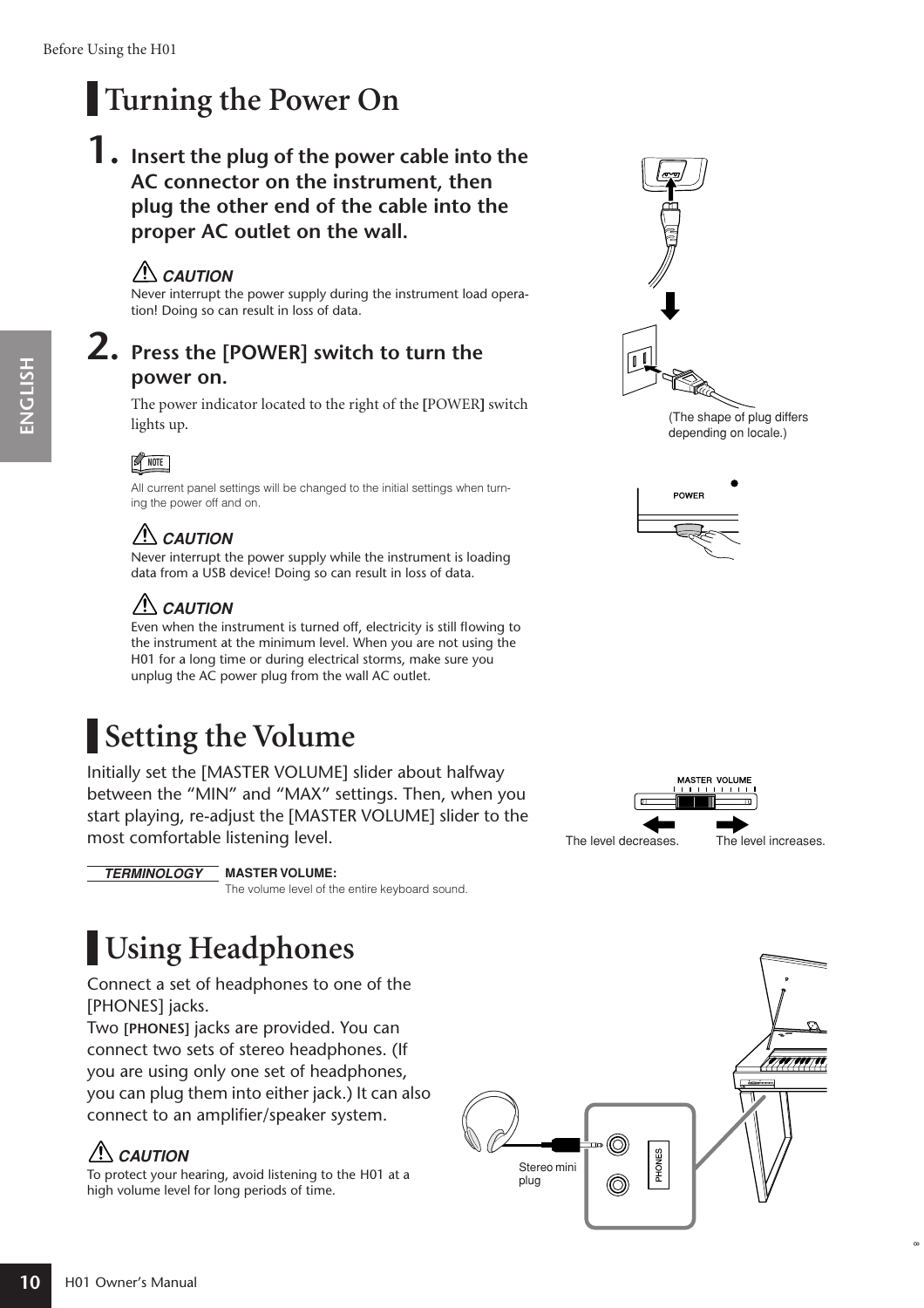## <span id="page-10-2"></span><span id="page-10-1"></span><span id="page-10-0"></span>**Listening to the 50 Piano Preset Songs**

The H01 features a variety of preset songs specially recorded to showcase the capabilities of the instrument.

## **1. Press the [POWER] switch to turn the power on.**

When the power is turned ON, the power indicator located to the right of the **[POWER]** switch lights up.

## **2. Adjust the volume.**

Initially set the **[MASTER VOLUME]** slider about half way between the "MIN" and "MAX" settings. Then, when you start playing, re-adjust the **[MASTER VOL-UME]** slider to the most comfortable listening level.

## **3. Listen the preset songs.**

## **Listening to the preset songs in random order**

Press the **[BGM]** button to play the songs in random order.

Press the **SELECT [-]**/**[+]** button to jump to the next song in random order.

### **Selecting and listening to a favorite preset song**

You can select and play a favorite song.

Press one of the C2–C#6 keys while holding down the **[BGM]** button. Refer to the "Song List" on [page 26](#page-25-2) for a list of the preset song names and the corresponding keys for selecting them.



### **Selecting a favorite scene and listening to the songs**

Preset songs are also divided into scene categories (for different music listening preferences). While holding down the **[BGM]** button, press one of the C0–C1 keys to select a favorite scene. Press the **SELECT [-]**/**[+]** button to jump to the next song in the selected scene.



**4. Press the [BGM] button to stop playback.**

 $\sqrt{10}$  BGM

ග







## **Preset:**

Preset Data supplied with the internal memory of the H01 shipped from the factory.

*TERMINOLOGY*







#### **Random order:**

The 50 Piano songs are selected and played back randomly by the instrument—similar to the shuffling of a deck of cards—when pressing the [BGM] button.

## **NOTE**

The 50 Piano Preset songs cannot be played when a USB storage device is connected to the [USB DEVICE] terminal.

For safety's sake, when you disconnect a USB device, make sure to wait for at least six seconds before reconnecting it.

### *TERMINOLOGY*

#### **Scene:**

The 50 Piano Preset songs have been divided into thirteen groups or categories, to match a variety of listening preferences and to let you select your favorite songs based on a scene description. For instance, if you want to listen to some "Elegant" songs, select scene number 4. The songs that match that category will play sequentially.

#### **Scene Titles:**

- 1. Home Party
- 2. Morning
- 3. Upbeat
- 4. Elegant
- 5. Relaxing
- 6. Nighttime
- 7. Melancholy
- 8. Mood Music 9. Fantasy
- 10. Baroque and Pre-romantic
- Music
- 11. Pre-romantic (Chopin)
- 12. Post-romantic 13. Modern French

**11**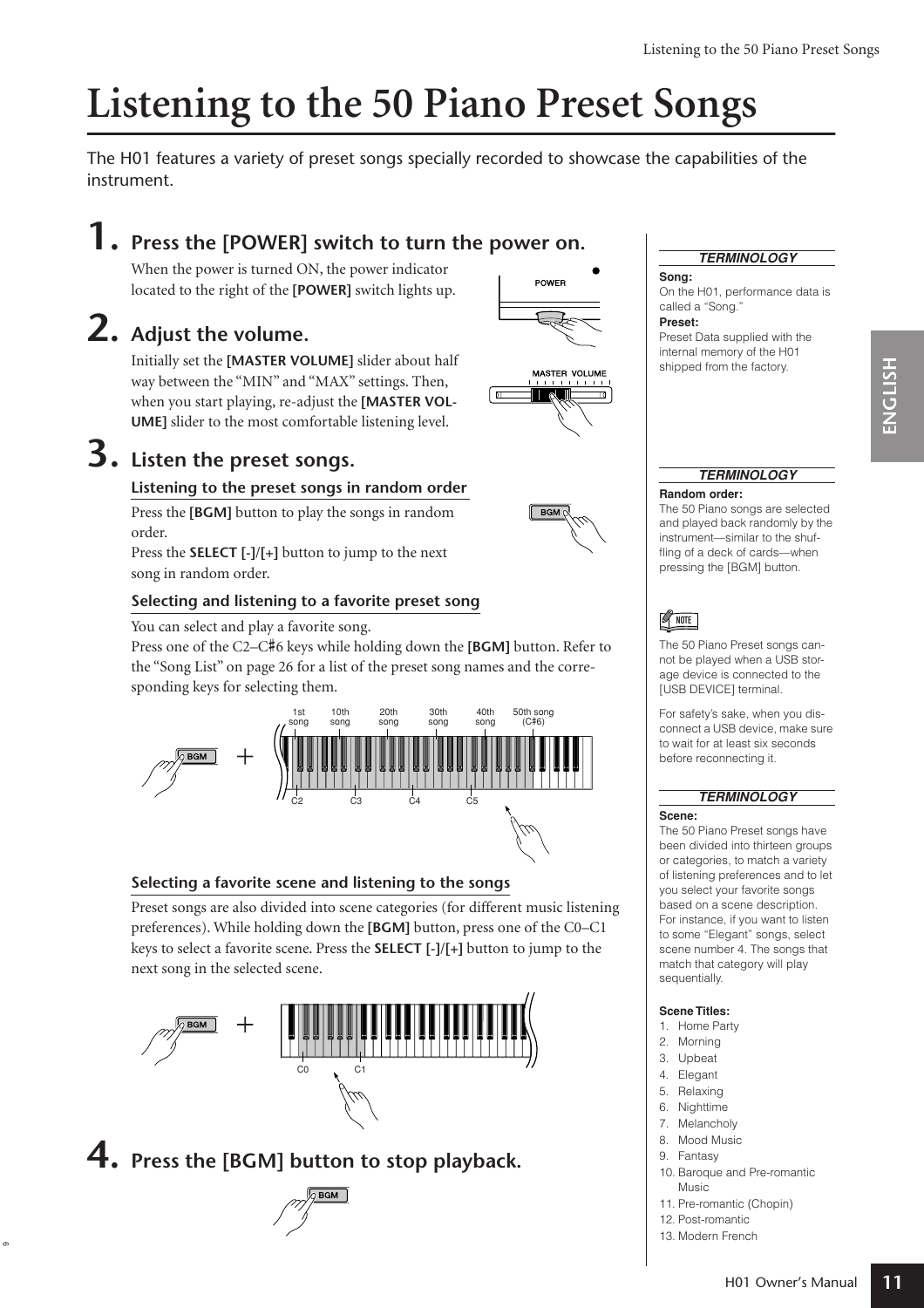## <span id="page-11-1"></span><span id="page-11-0"></span>**Listening to songs in the USB Flash Memory**

Save the song data to a USB storage device by using the computer and then connect the device to the instrument. The song data can be automatically loaded.

## *CAUTION*

While loading the data from USB Flash Memory (LED flashes) or playing the USB song, never pull out the device or turn the power off. Doing so can result in a loss of data.



## **1. Start/Stop the song.**

Press the **[BGM]** button to play the songs in random order.

USB song data can be played back only in random order.

## **2. Press the SELECT [-]/[+] button to jump to the next song in random order.**



SELECT



Certain songs may take more time than others to start playback. Keep in mind that this also affects the time between playback of successively played songs.

If you don't have a USB flash memory, you will need to purchase one (or more, as needed). The instrument does not necessarily support all commercially available USB storage devices. Yamaha cannot guarantee operation of USB storage devices that you purchase. Before purchasing USB storage devices, please consult your Yamaha dealer, or an authorized Yamaha distributor (see list at end of the Owner's Manual) for advice.

## **Data format**

This instrument can play back SMF Format 0 (Standard MIDI file) and DOC (Disk Orchestra Collection) song data.

When copying song data from computer to USB flash memory, make sure to save it by using SMF Format 0.

Keep in mind that songs recorded on other devices may use a variety of voices not available on this instrument and hence may sound different than the original songs. In general, this instrument should be used to play back piano songs.

## *TERMINOLOGY*

#### **What is SMF (Standard MIDI File)?**

The SMF (Standard MIDI File) format is one of the most common and widely compatible sequence formats used for storing sequence data. There are two variations: Format 0 and Format 1. A large number of MIDI devices are compatible with SMF Format 0, and most commercially available MIDI sequence data is provided in SMF Format 0.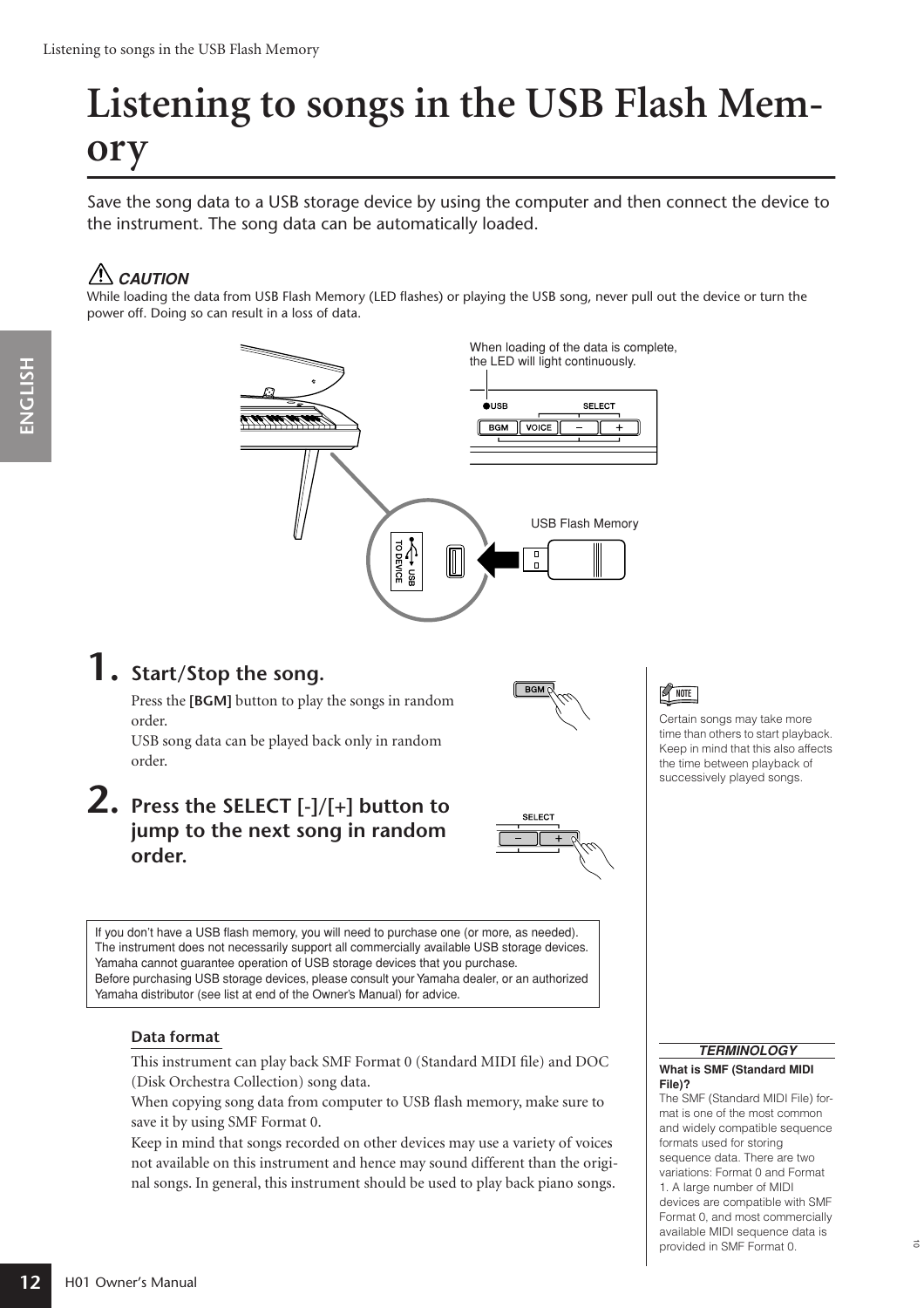## <span id="page-12-0"></span>**USB Flash Memory**

### **To protect your data (write-protect switch)**

Even though this instrument does not have a save operation and data cannot be saved to a USB storage device, there is still a possibility of data loss caused by improper use (for example, turning the power off while loading data, etc.). Some USB flash memory devices are equipped with a write-protect switch. To prevent accidental erasure of important data saved in USB flash memory, slide the write-protect switch on the device to the "protect" position. When saving data, make sure that the write-protect switch is set to the "overwrite" position.

### **To connect the USB Flash Memory**

Connect the USB Flash Memory device with the proper orientation; do not force a wrong connection.

### *IMPORTANT*

 $\pm$ 

The playing songs copied to a USB flash memory from a computer or other device, the songs must be stored either in the USB flash memory's root directory or a first-level/second-level folder in the root directory. Songs stored in these location can be played as song data.

Songs stored in third-level-folders created inside a second-level folder cannot be played by this instrument.



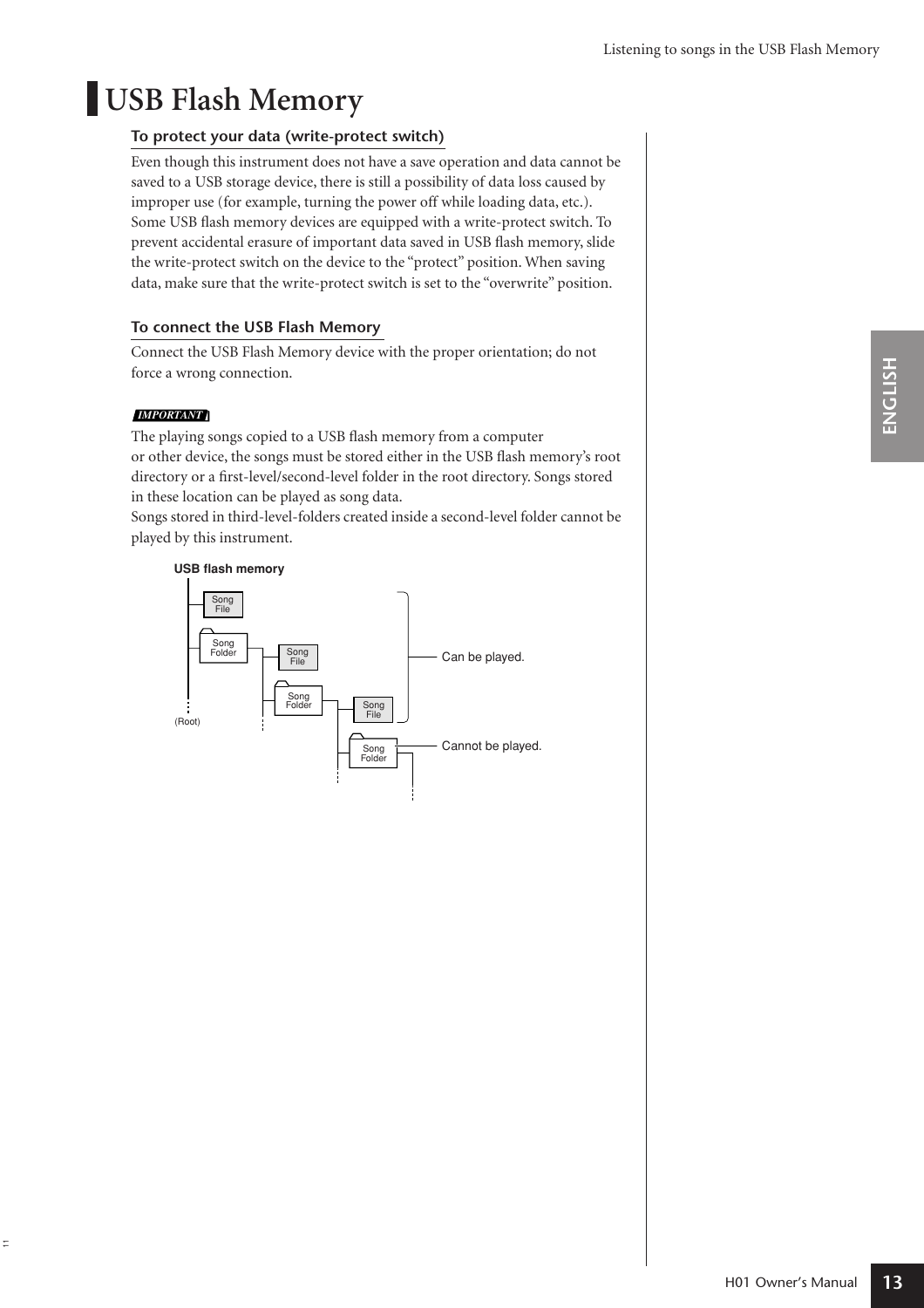## <span id="page-13-1"></span><span id="page-13-0"></span>**Specify the Song Track and Play the Song**

When playing song data from a USB memory device, you can specify the song tracks in this setting. The "ALL" setting plays back all 16 tracks, while "1+2" plays back tracks 1 and 2. Since piano songs are generally recorded to tracks 1 and 2 exclusively, the "1+2" setting is best used with only the piano voice. Default setting is "1+2."



### **Specify the track to all tracks (ALL)**

While holding down **[BGM]** and **[VOICE]** buttons simultaneously, press the B6 key.



### **Specify the track to 1 and 2 tracks (1+2)**

While holding down **[BGM]** and **[VOICE]** buttons simultaneously, press the C7 key.



Keep in mind that songs recorded on other devices may use a variety of voices not available on this instrument and hence may sound different than the original songs. In general, this instrument should be used to play back piano songs.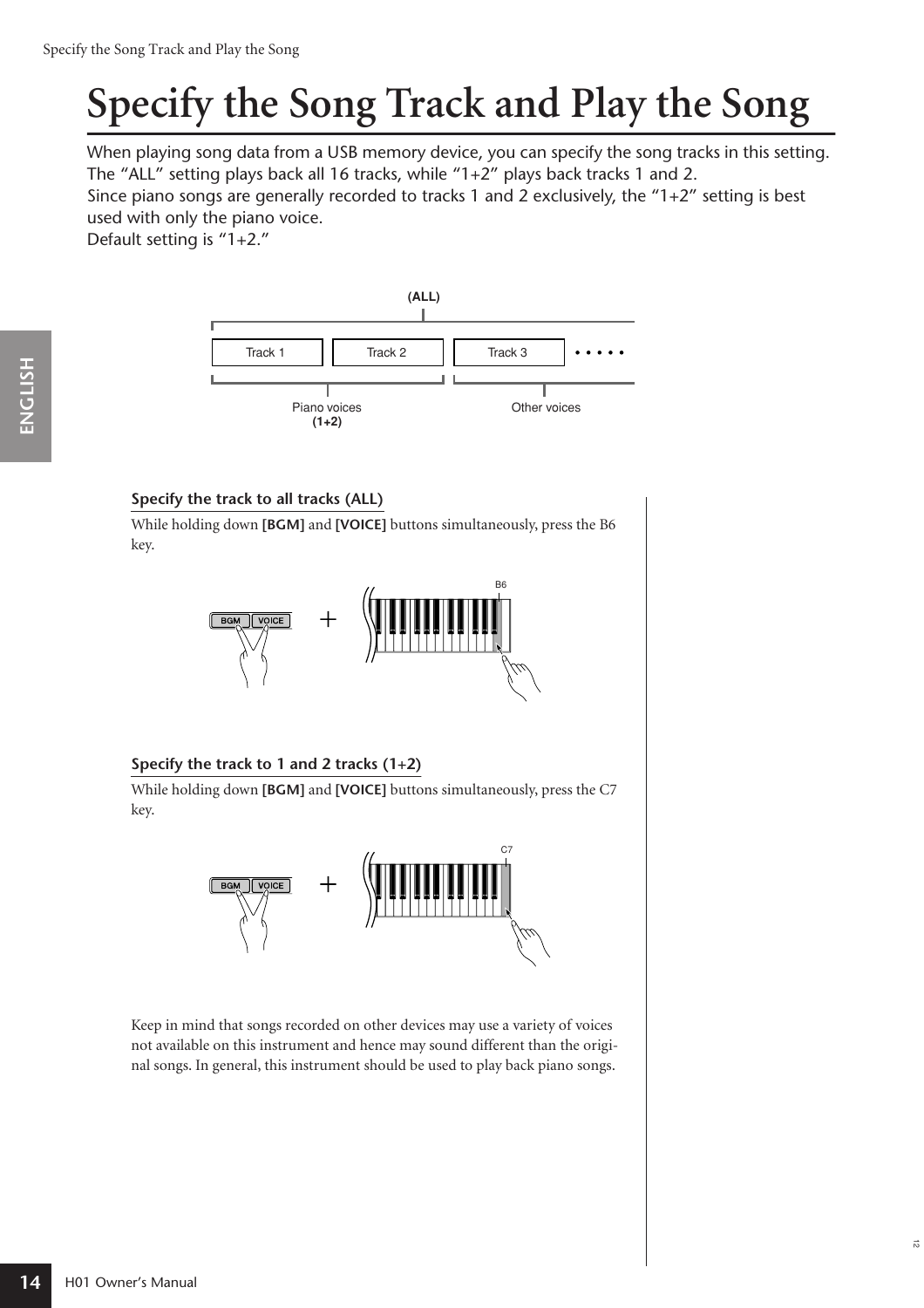## <span id="page-14-1"></span><span id="page-14-0"></span>**Selecting & Playing Voices**

## <span id="page-14-3"></span><span id="page-14-2"></span>**Selecting Voices**

**1. While holding down the [VOICE] button, press one of the C1–A1 keys to select a voice.**



While holding down the **[VOICE]** button, use the **SELECT [-]**/**[+]** buttons to switch among the following ten voices. Pressing the **[VOICE]** button automatically calls up the first voice, Grand Piano 1.

| <b>Key</b>     | <b>Voice Name</b>       | <b>Description</b>                                                                                                                                                                                                                                                                                  |
|----------------|-------------------------|-----------------------------------------------------------------------------------------------------------------------------------------------------------------------------------------------------------------------------------------------------------------------------------------------------|
| C <sub>1</sub> | Grand Piano             | Recorded samples from a full concert grand piano. Also includes three<br>levels of dynamic sampling, sustain samples, and key-off samples for<br>exceptionally realistic acoustic grand piano sound. Perfect for classical<br>compositions as well as any other style that requires acoustic piano. |
| C#1            | <b>Grand Piano</b><br>2 | Spacious and clear piano with bright reverb. Good for popular music.                                                                                                                                                                                                                                |
| D <sub>1</sub> | Piano &<br>Strings      | A Dual voice combining grand piano and strings – perfect for slow,<br>orchestral piano music.                                                                                                                                                                                                       |
| D#1            | E. Piano 1              | An electronic piano sound created by FM synthesis.<br>Exceptional musical response with varying timbre according to key-<br>board dynamics. Good for standard popular music.                                                                                                                        |
| E <sub>1</sub> | E. Piano 2              | The sound of an electric piano using hammer-struck metallic tines. Soft<br>tone when played lightly, and an aggressive tone when played hard.                                                                                                                                                       |
| F <sub>1</sub> | Church<br>Organ         | This is a typical pipe organ sound (8 feet $+$ 4 feet $+$ 2 feet).<br>Good for sacred music from the Baroque period.                                                                                                                                                                                |
| F#1            | Jazz Organ              | The sound of a tonewheel type electric organ. Often heard in jazz and<br>rock idioms.                                                                                                                                                                                                               |
| G <sub>1</sub> | Strings                 | Stereo-sampled, large-scale strings ensemble with realistic reverb. Try<br>combining this voice with piano in the DUAL.                                                                                                                                                                             |
| G#1            | Harpsichord             | The definitive instrument for baroque music. Since harpsichord uses<br>plucked strings, there is no touch response.<br>There is, however, a characteristic additional sound when the keys are<br>released.                                                                                          |
| A <sub>1</sub> | Vibraphone              | Vibraphone played with relatively soft mallets. The tone becomes more<br>metallic the harder you play.                                                                                                                                                                                              |

## **2. Adjust the volume.**

 $\frac{1}{2}$ 

Re-adjust the **[MASTER VOLUME]** slider for the most comfortable listening level during your performance.



## *TERMINOLOGY*

**Voice:** On the H01, the term "voice" means "instrument sound."



When you select a voice, an appropriate reverb type will be selected automatically [\(page 18](#page-17-0)).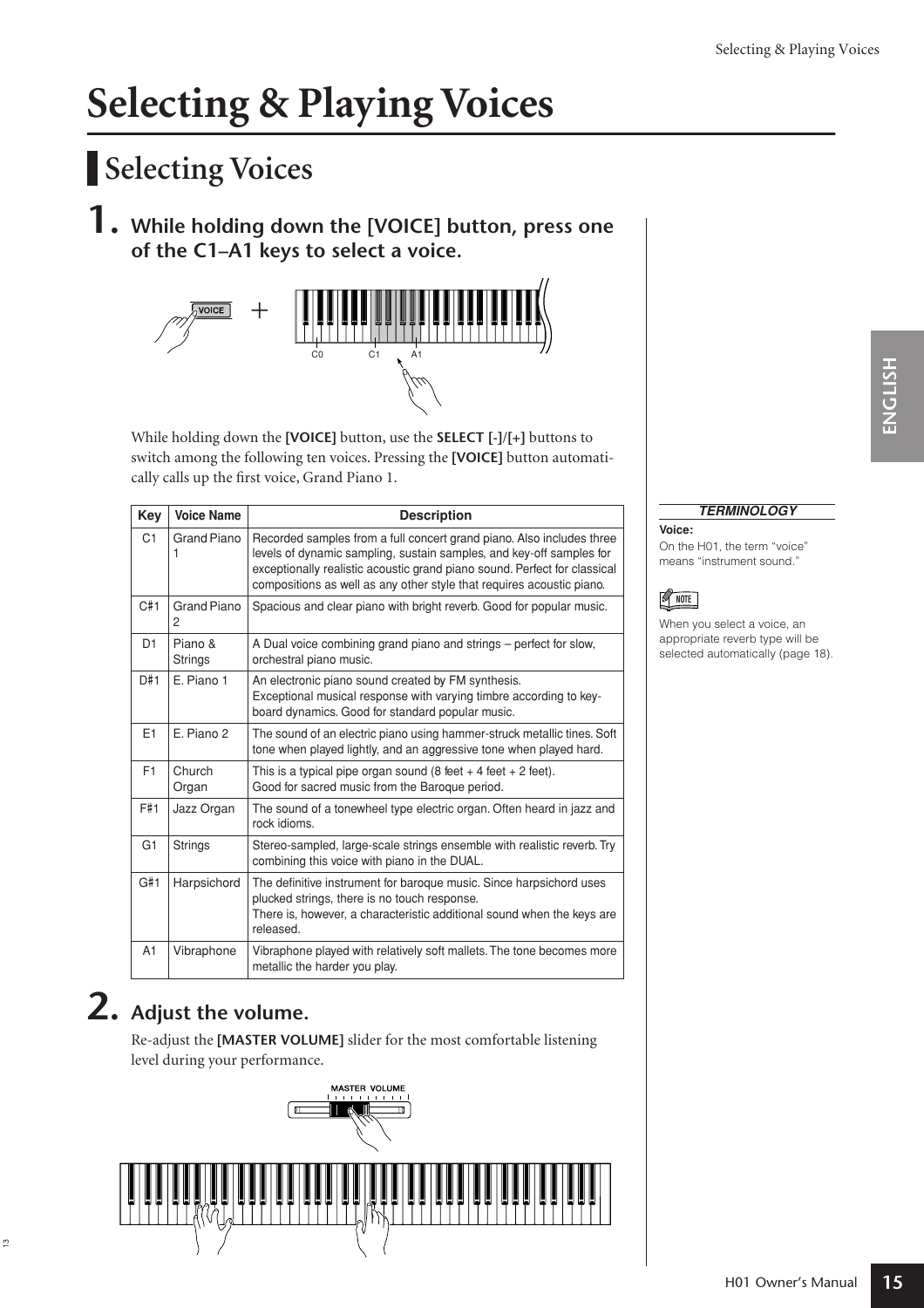## <span id="page-15-1"></span><span id="page-15-0"></span>**Using the Pedals**

The H01 has three foot pedals: damper (right) pedal, sostenuto (center) pedal, and soft (left) pedal that produce a range of expressive effects similar to those produced by the pedals on an acoustic piano.



## **Damper (Right) Pedal**

The damper pedal functions in the same way as a damper pedal on an acoustic piano. When the damper pedal is pressed, notes sustain longer. Releasing the pedal immediately stops (damps) any sustained notes.



When you press the damper pedal here, the notes you play before you release the pedal sustain longer.



If the damper pedal doesn't work, make sure that the pedal cord is properly plugged into the main unit [\(page 24](#page-23-0)).

## **Sostenuto (Center) Pedal**

If you play a note or chord on the keyboard and press the sostenuto pedal while the note(s) are held, those notes will sustain as long as you hold the pedal (as if the damper pedal had been pressed) but all subsequently played notes will not be sustained. This makes it possible to sustain a chord, for example, while other notes are played "staccato."



When you press the sostenuto pedal here while holding the note, the note will sustain as long as you hold the pedal.

## **Soft (Left) Pedal**

The soft pedal reduces the volume and slightly changes the timbre of notes played while the pedal is pressed. The soft pedal will not affect notes that are already playing when it is pressed.



Organ and string voices will continue to sound for as long as the sostenuto pedal is depressed.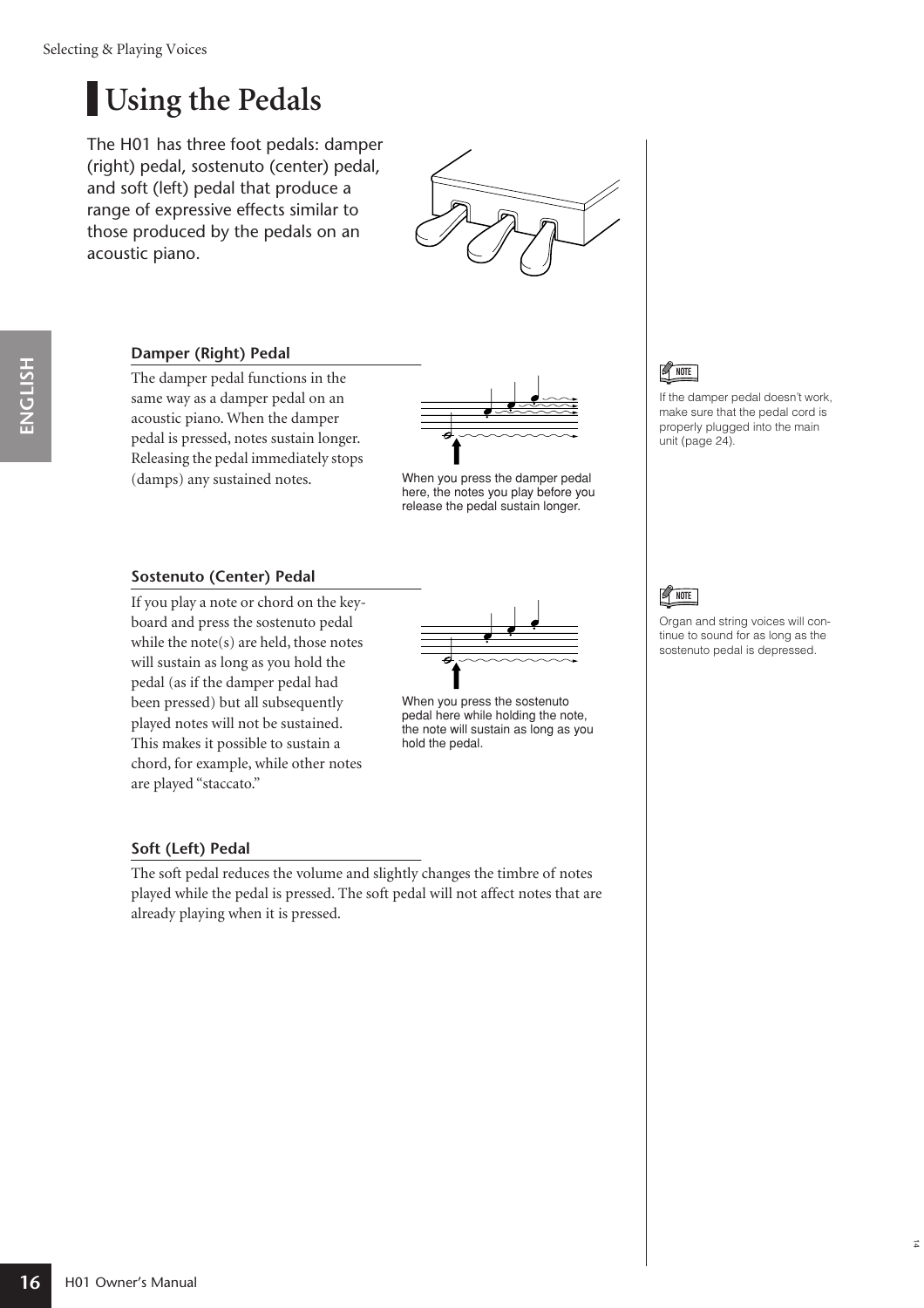## <span id="page-16-1"></span><span id="page-16-0"></span>**Combining Voices (Dual)**

You can play voices simultaneously across the entire range of the keyboard. In this way, you can combine similar voices to create a thicker sound.

## **1. While holding down the [VOICE] button, press two keys in the range of C1 through A1 simultaneously (or press one key while holding another) to engage Dual.**

Refer to "[Selecting Voices"](#page-14-2) on [page 15](#page-14-2) for more information on the voices that are assigned to the keys.



The voice assigned to the lower key will be designated as Voice 1, and the voice assigned to the higher key will be designated as Voice 2.

You can make the following settings for Voices 1 and 2 in Dual:

## **Setting the Octave**

You can shift the pitch up and down in octave steps for Voice 1 and Voice 2 independently. Depending on which voices you combine in Dual, the combination may sound better if one of the voices is shifted up or down an octave.

While holding down the **[VOICE]** button, press one of the C5–F5 keys.



### **Setting the Balance**

 $15$ 

You can adjust the volume balance between two voices. For example, you can set one voice as the main voice with a louder setting, and make the other voice softer. While holding down the **[VOICE]** button, press one of the F#5–F#6 keys. A setting of "0" produces an equal balance between the two Dual voices. Settings below "0" increase the volume of Voice 2 in relation to Voice 1, and settings above

C5 C6 (0) C7



**2. While holding down the [VOICE] button, press one of the C1–A1 keys (or press the [VOICE] button) to exit Dual and return to the normal single-voice play.**



## **Reverb in Dual**

The reverb type assigned to Voice 1 will take priority. If the reverb assigned to Voice 1 is set to OFF, the reverb assigned to Voice 2 will be in effect.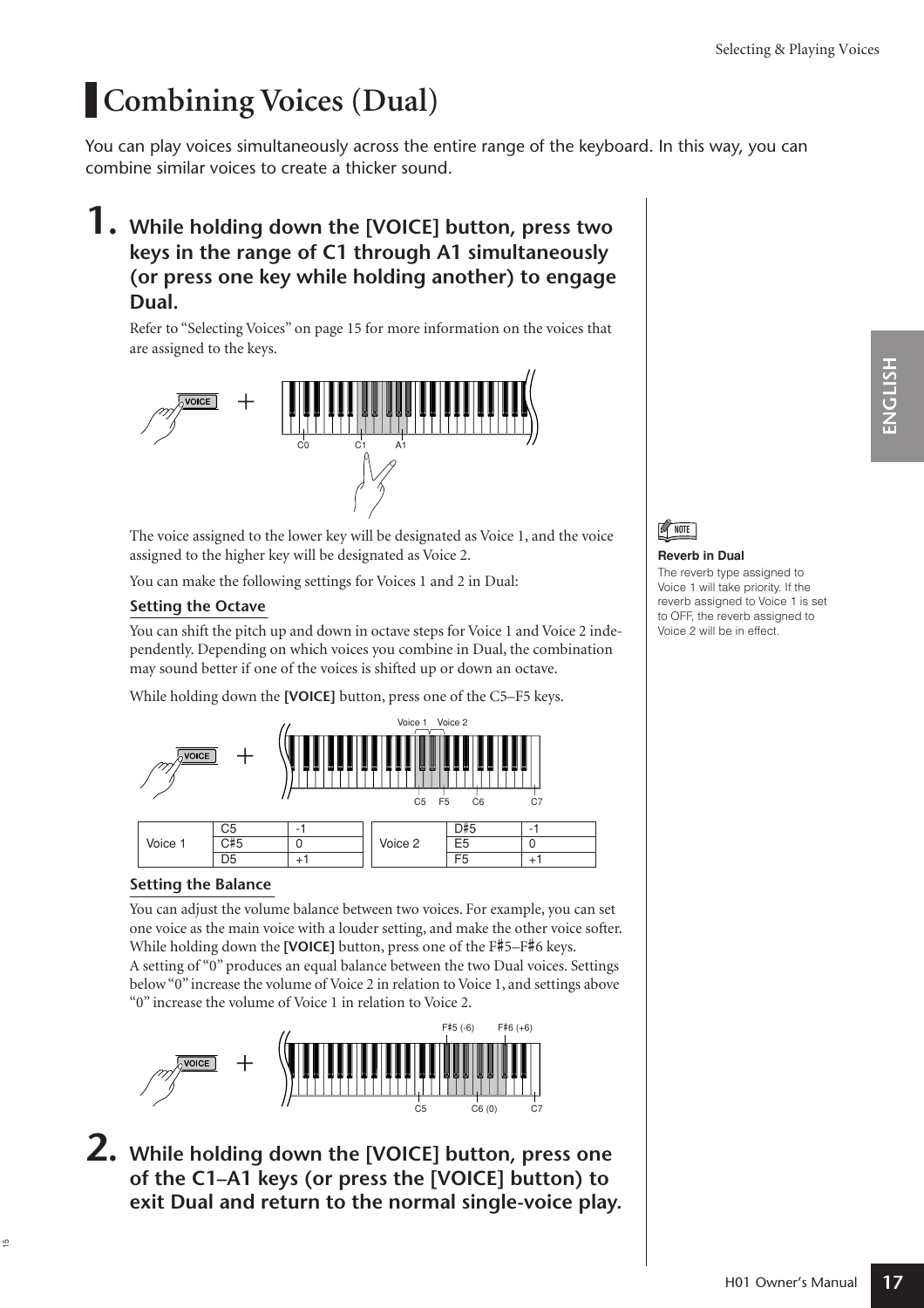## <span id="page-17-1"></span><span id="page-17-0"></span>**Adding Variations to the Sound – Reverb**

This control enables you to select four different types of reverb effect that add extra depth and expression to the sound to create a realistic acoustic ambience.

| Key            | <b>Reverb Type</b> | <b>Description</b>                                                                                                                       |
|----------------|--------------------|------------------------------------------------------------------------------------------------------------------------------------------|
| C <sub>2</sub> | Room               | This setting adds a continuous reverb effect to the sound, similar to the<br>acoustic reverberation you would hear in a room.            |
| C#2            | Hall1              | For a "bigger" reverb sound, use the HALL 1 setting. This effect simulates<br>the natural reverberation of a small-size concert hall.    |
| D <sub>2</sub> | Hall <sub>2</sub>  | For a truly spacious reverb sound, use the HALL 2 setting. This effect sim-<br>ulates the natural reverberation of a large concert hall. |
| D#2            | Stage              | Simulates the reverb of a stage environment.                                                                                             |
| E <sub>2</sub> | Off                | No effect is applied.                                                                                                                    |

### **Selecting a Reverb Type**

While holding down the **[VOICE]** button, press one of the C2–E2 keys to select a reverb type.



## **Adjusting Reverb Depth**

While holding down the **[VOICE]** button, press one of the C3–G#4 keys to adjust the reverb depth for the selected voice.



While holding down the **[VOICE]** button, press the A4 key to set the reverb to the depth most suitable for the selected voice.

**NOTE** 

**Reverb depth range:** 0 (no effect)– 20 (maximum depth)

**NOTE** 

The default reverb type (including OFF) and depth settings are different for each voice.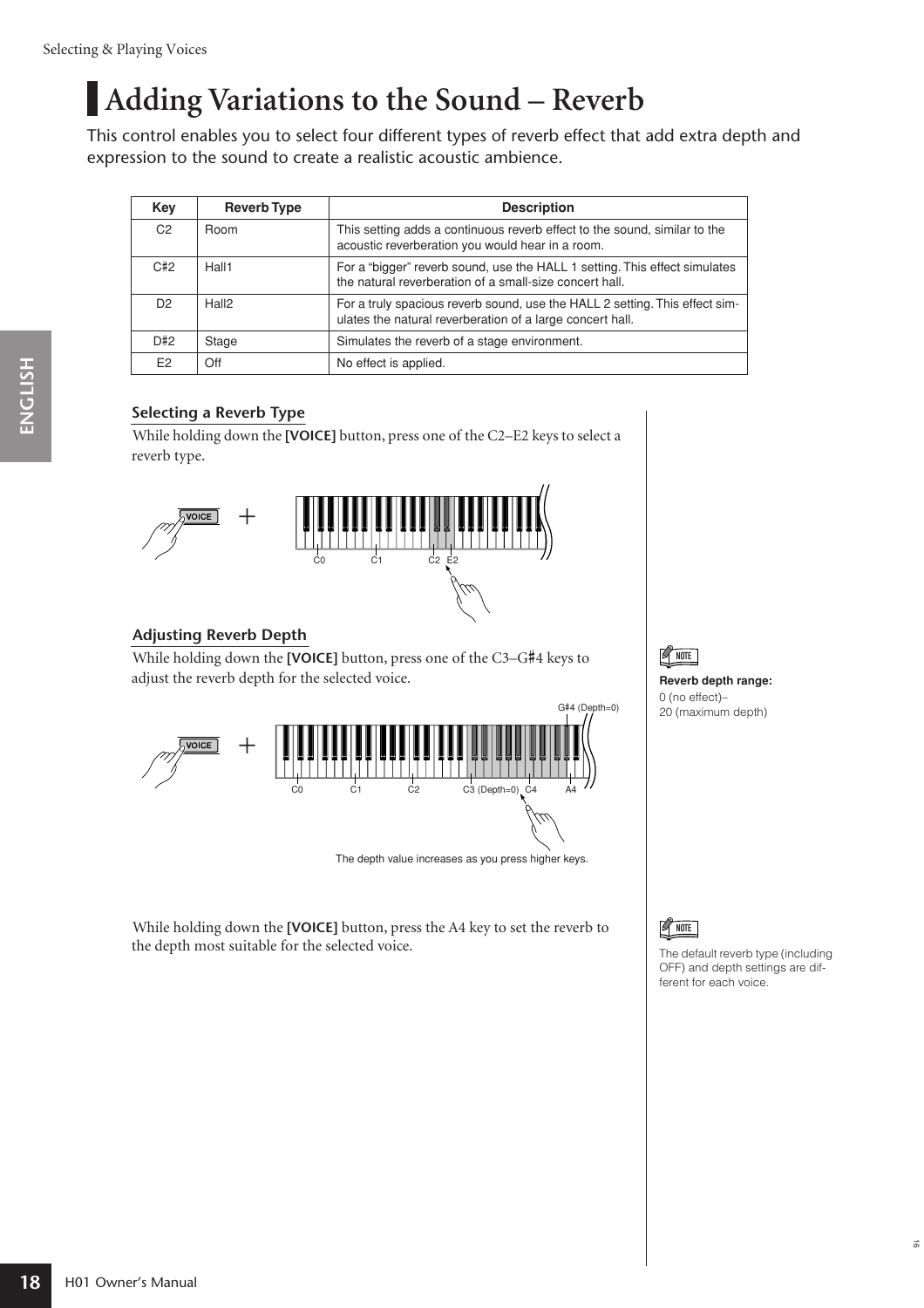## <span id="page-18-2"></span><span id="page-18-0"></span>**Transposition**

The Transpose function makes it possible to shift the pitch of the entire keyboard up or down in semitone intervals to facilitate playing in difficult key signatures, and to let you easily match the pitch of the keyboard to the range of a singer or other instruments. For example, if you set the transposition amount to "+5," playing key C produces pitch F. In this way, you can play a song as though it were in C major, and the H01 will transpose it to the key of F.

-1 0

-5 -3 -1 0 +2 +4 +5

## **Setting the amount of transposition**

While holding down the **[BGM]** and **[VOICE]** buttons, press one of the F#2–F#3 keys to set the desired amount of transposition.



## *TERMINOLOGY*

**Transpose:** Changing the key signature. On the H01, transposing shifts the pitch of the entire keyboard.

## **To transpose the pitch down (in semitone steps)**

While holding down the **[BGM]** and **[VOICE]** buttons, press any key between F#2 and B2.

### **To transpose the pitch up (in semitone steps)**

While holding down the **[BGM]** and **[VOICE]** buttons, press any key between C#3 and F#3.

### **To restore the normal pitch**

While holding down the **[BGM]** and **[VOICE]** buttons, press the C3 key.

## <span id="page-18-1"></span>**Fine tuning of the Pitch**

You can fine tune the pitch of the entire instrument. This function is useful when you play the instrument along with other instruments or CD music.

### **Setting the Pitch**

**To raise the pitch in about 1cent steps (100 cents = 1 semitone):** Hold down the A-1 and B-1 keys simultaneously and press any key between C3 and B3.

## **To lower the pitch in about 1cent steps (100 cents = 1 semitone):** Hold down the A-1 and A#-1

keys simultaneously and press any key between C3 and B3.

**To restore standard pitch:** Hold down the A-1, A#-1 and B-1 simultaneously and press any key between C3 and B3.

17



## **NOTE**

**Transposition range:** F#2 (-6 semitones)– C3 (normal pitch)– F#3 (+6 semitones)



#### **Setting range:** -65–+65 cents

The default setting (0 cent) is A3=440Hz. In the 440Hz region, 1Hz=approximately 4 cents. Pressing the key 8 times for example, will set A3 at approximately 442Hz.

### *TERMINOLOGY*

### **Default setting:**

The "Default setting" refers to the factory setting obtained when you first turn on the power to the instrument.

**ENGLISH**

ENGLISH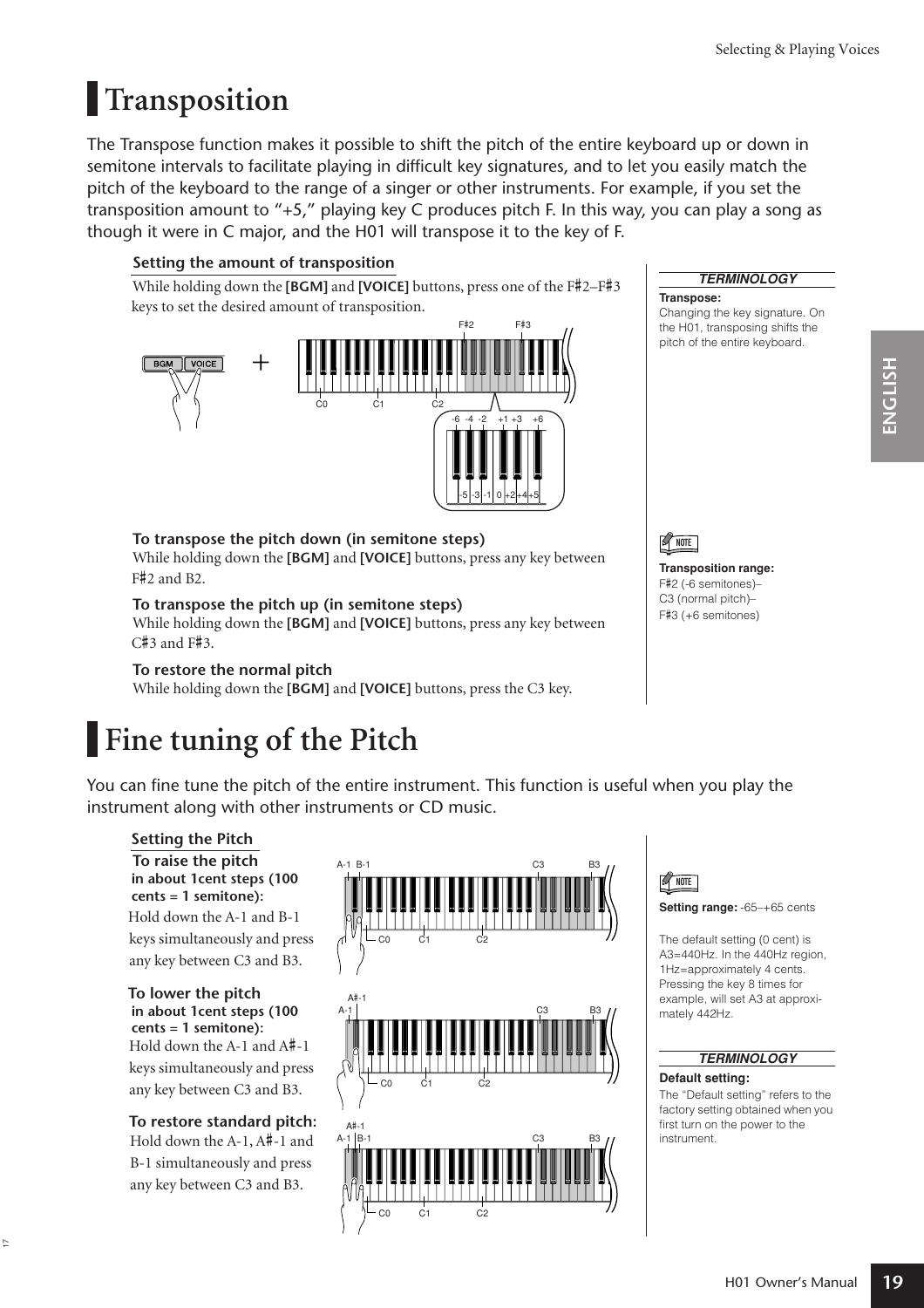## <span id="page-19-1"></span><span id="page-19-0"></span>**Touch Sensitivity**

You can adjust the volume level that changes depending on how fast or strong you hit the keys. The following four settings are available.

| Key | <b>Touch Sensitivity</b> | <b>Description</b>                                                                                                                                                             |
|-----|--------------------------|--------------------------------------------------------------------------------------------------------------------------------------------------------------------------------|
| A6  | <b>FIXED</b>             | The volume level does not change at all regardless of whether you play<br>the keyboard soft or hard.                                                                           |
| A#6 | <b>SOFT</b>              | The volume level does not change much when you play the keyboard soft<br>or hard.                                                                                              |
| B6  | <b>MEDIUM</b>            | This is the standard piano touch response (default setting).                                                                                                                   |
| C7  | HARD                     | The volume level changes very widely from pianissimo to fortissimo to<br>facilitate dynamic and dramatic expression. You have to hit the keys hard<br>to produce a loud sound. |

### **Setting the Touch Sensitivity Type**

While holding down the **[VOICE]** button, press one of the A6–C7 keys to select the desired touch sensitivity.







The touch sensitivity settings may have little or no effect with Church Organ and Harpsichord voices that are not normally responsive to keyboard dynamics.

**Default setting:** 

B6 (Medium)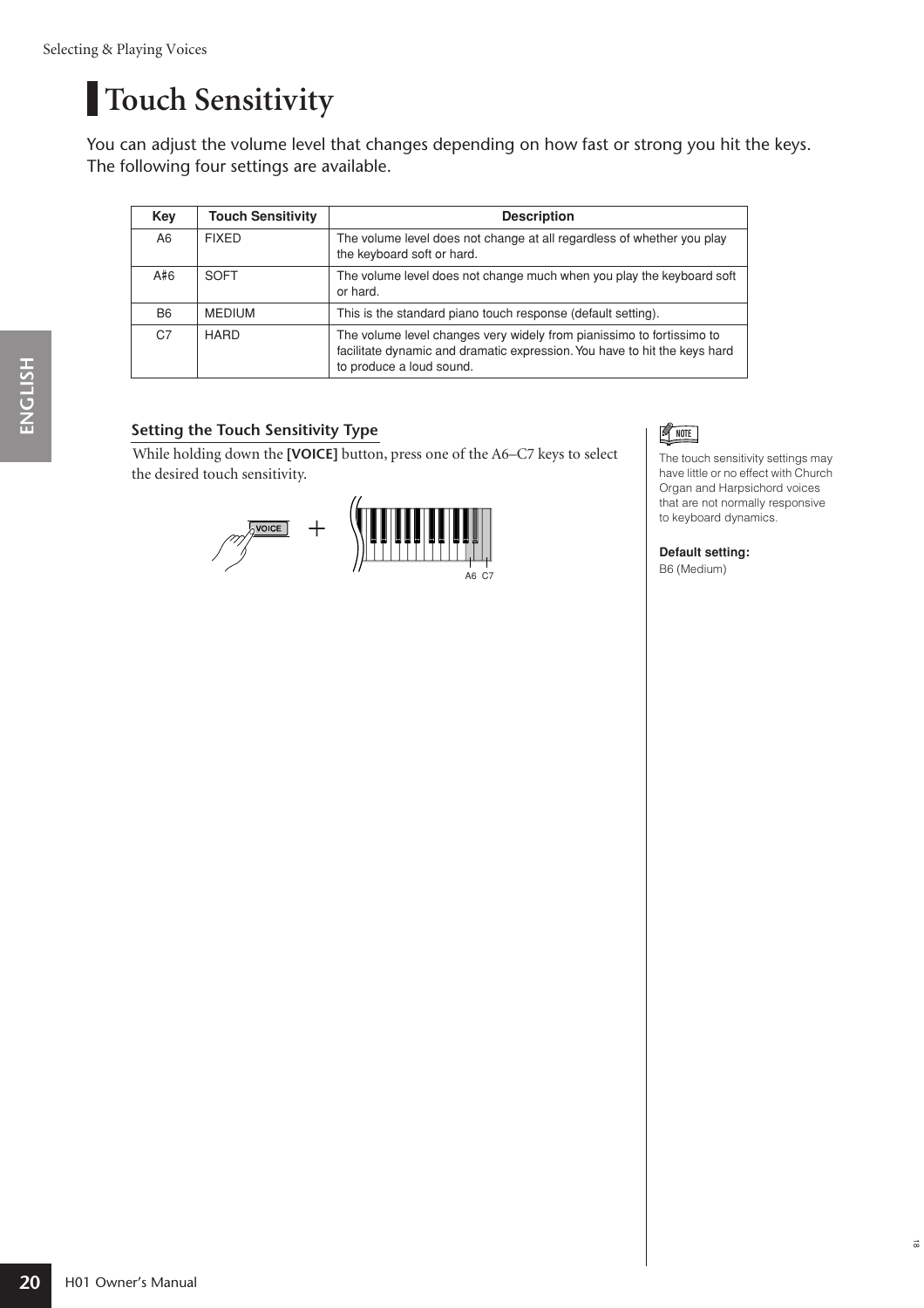## <span id="page-20-0"></span>**Troubleshooting**

| <b>Problem</b>                                                                                      | <b>Possible Cause and Solution</b>                                                                                                                                                                             |
|-----------------------------------------------------------------------------------------------------|----------------------------------------------------------------------------------------------------------------------------------------------------------------------------------------------------------------|
| The H01 does not turn on.                                                                           | The H01 has not been plugged in properly. Securely insert the female plug into the<br>socket on the H01, and the male plug into a proper AC outlet (page 10).                                                  |
| A click or pop is heard when the power is<br>turned on or off.                                      | This is normal when electrical current is being applied to the instrument.                                                                                                                                     |
| Noise is heard from the speakers or head-<br>phones.                                                | The noise may be due to interference caused by the use of a mobile phone in close<br>proximity to the H01. Turn off the mobile phone, or use it further away from the H01.                                     |
| The overall volume is low, or no sound is<br>heard.                                                 | • The Master Volume is set too low; set it to an appropriate level using the [MASTER]<br>VOLUME] control.<br>Make sure a pair of headphones is not connected to the headphones jack<br>$\bullet$<br>(page 10). |
| The 50 Piano Preset songs cannot be<br>played.                                                      | Make sure that a USB storage device is not connected to the [USB TO DEVICE] ter-<br>minal.                                                                                                                     |
| The sustain pedal has no effect.                                                                    | The pedal cable/plug may not be properly connected. Make sure to securely insert<br>the pedal plug into the proper jack (page 24).                                                                             |
| There is a slight difference in sound quality<br>among different notes played on the key-<br>board. | This is normal and is a result of the sampling system.                                                                                                                                                         |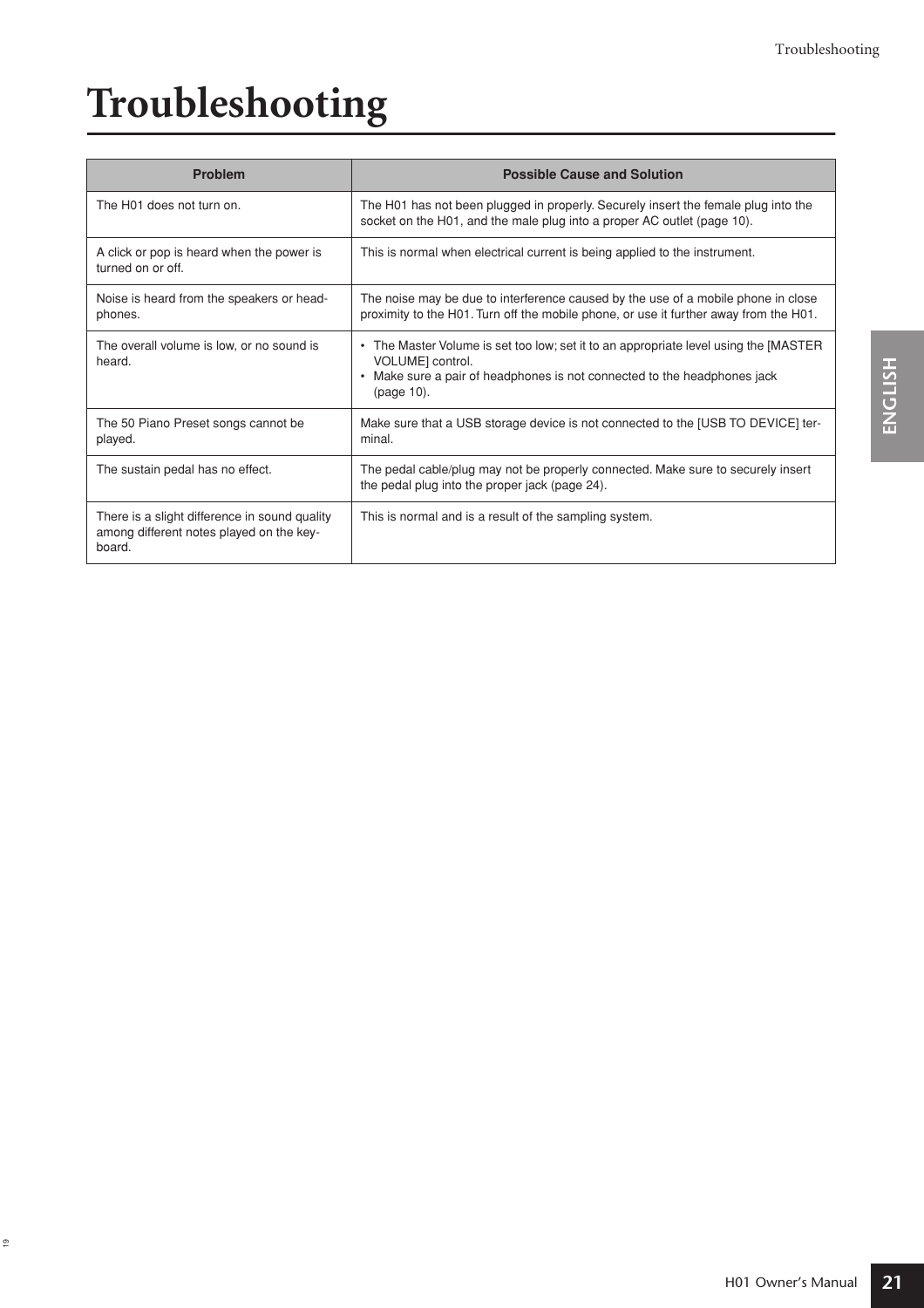## <span id="page-21-0"></span>**Keyboard Stand Assembly**

## *CAUTION*

- Be careful not to confuse parts, and be sure to install all parts in the correct direction. Please assemble the unit in the appropriate sequence.
- Assembly should be carried out by at least two persons.
- Be sure to use the included screws only, and insert screws of the correct size in the correct hole locations. Do not use any other screws. Use of incorrect screws can cause damage or malfunction of the product.
- Be sure to tighten all screws upon completing assembly of each unit.
- To disassemble, reverse the assembly sequence.





## **1. Place A on top of the pads.**

**1-1**Locate two pads (F) so that they will be positioned about 30 cm inside from the left and right edges of A.



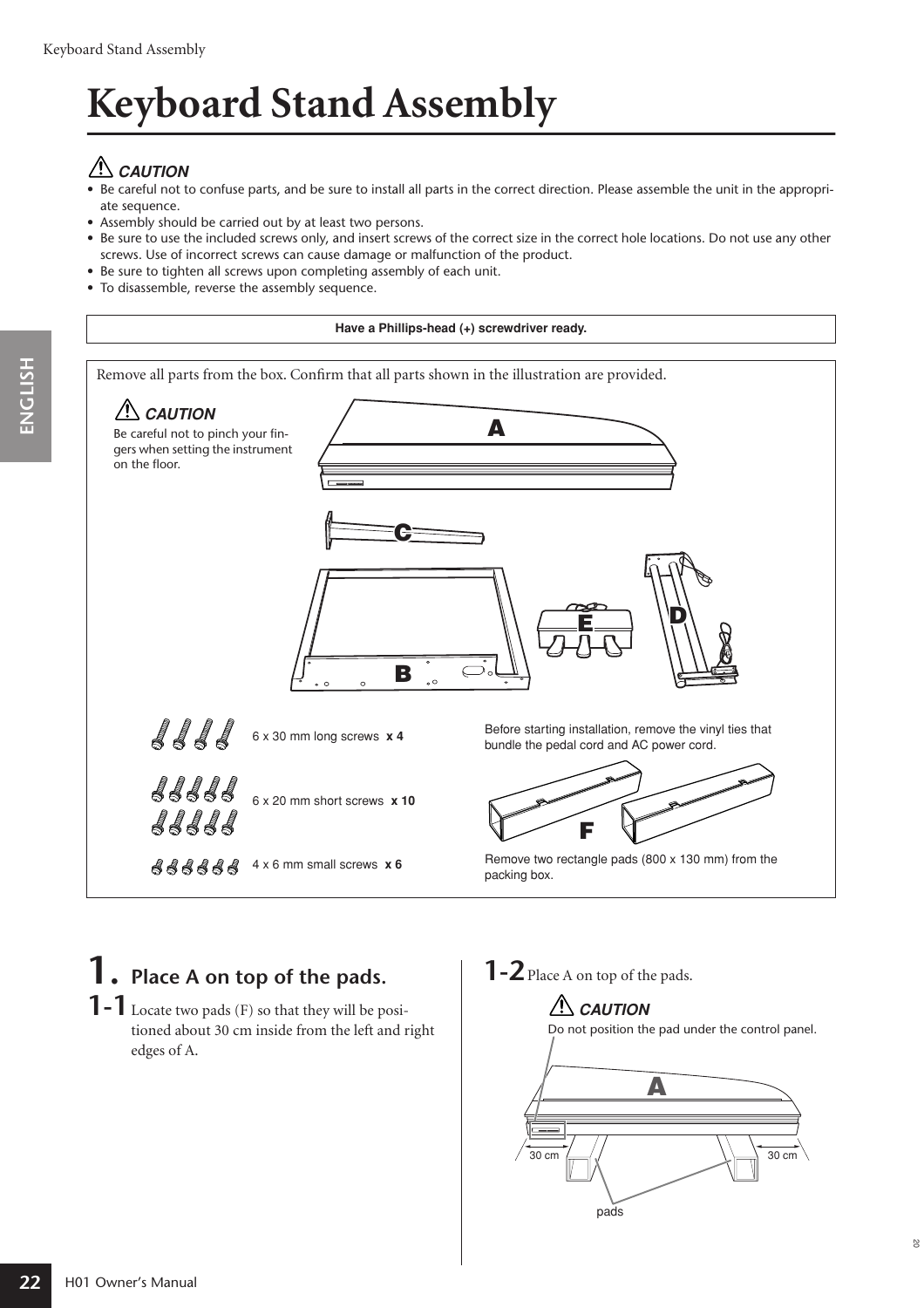

side on the bottom, and hold A securely.

## $\triangle$  *CAUTION*



## *CAUTION*

Do not tip A further than 90 degrees to avoid stress to the key cover and lid.

## **3. Attach B.**

- **3-1** Align the holes on A with those on B and hold A and B together.
- **3-2**Finger-tighten six short screws (6x20 mm) starting with the top hole.
- **3-3** Tighten the screws securely.



## **4. Attach C.**

- **4-1** Hold C so that the notch on the bracket will face toward left, then align the holes on A with those on C.
- **4-2**Finger-tighten four short screws (6x20 mm) starting with the top hole.

**4-3** Tighten the screws securely.



## **5. Assemble the pedal structure.**

**5-1**Pass the pedal cord (that comes out from the rear of pedal box E) through a hole on the bracket of D, then pass it through the pipe.



- **5-2** Align the holes on the bottom of E with the holes on the bracket of D, then attach E and D by tightening six small screws (4x6 mm). At this time, first tighten the two center screws, then tighten the rest of the screws.
- **5-3**Pull the end of the pedal cord to eliminate any slack inside the bracket on D.



*CAUTION* Hold E securely to avoid slippage.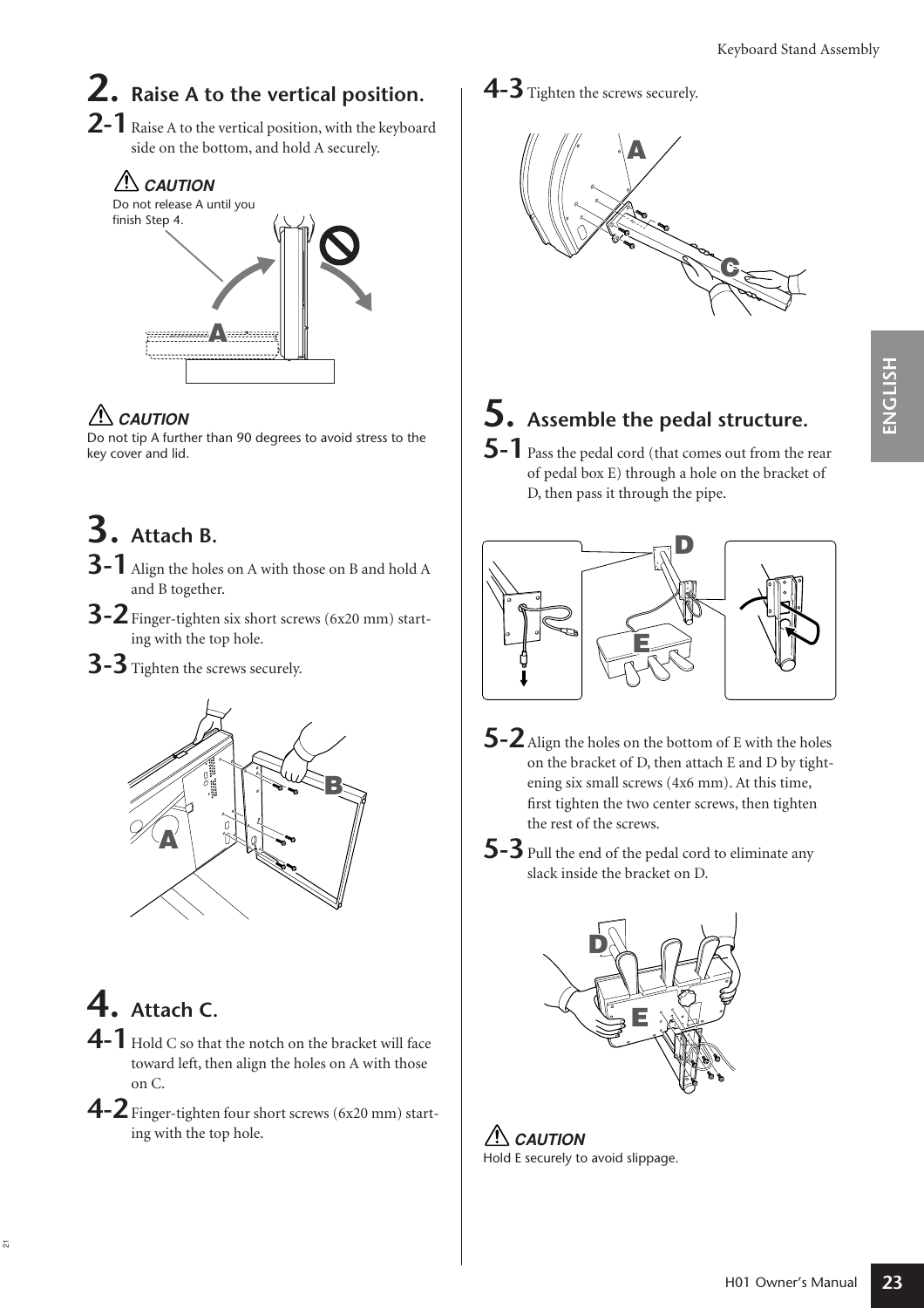## **6. Install the pedal structure.**

**6-1** Remove the covers from the grooves on the bottom surface of A.



- **6-2** Align the pedal power cords (that come out from the pipes of D) along with the grooves on the bottom surface of A.
- **6-3** Align the holes on the bracket of D with the holes on A, then attach D to A by tightening four long screws (6x30 mm).



## $\triangle$  *CAUTION*

Be careful not to pinch the cords between the bracket and the surface of A.

## <span id="page-23-1"></span><span id="page-23-0"></span>**7. Connect the cords.**

**7-1** Connect the pedal cord plug to the pedal connector in the correct orientation.



**7-2** Connect the power cord plug to the power connector in the correct orientation.



**8. Replace the groove covers.**

**8-1**Insert the pedal cord and power cords into the grooves securely, then attach the groove covers.

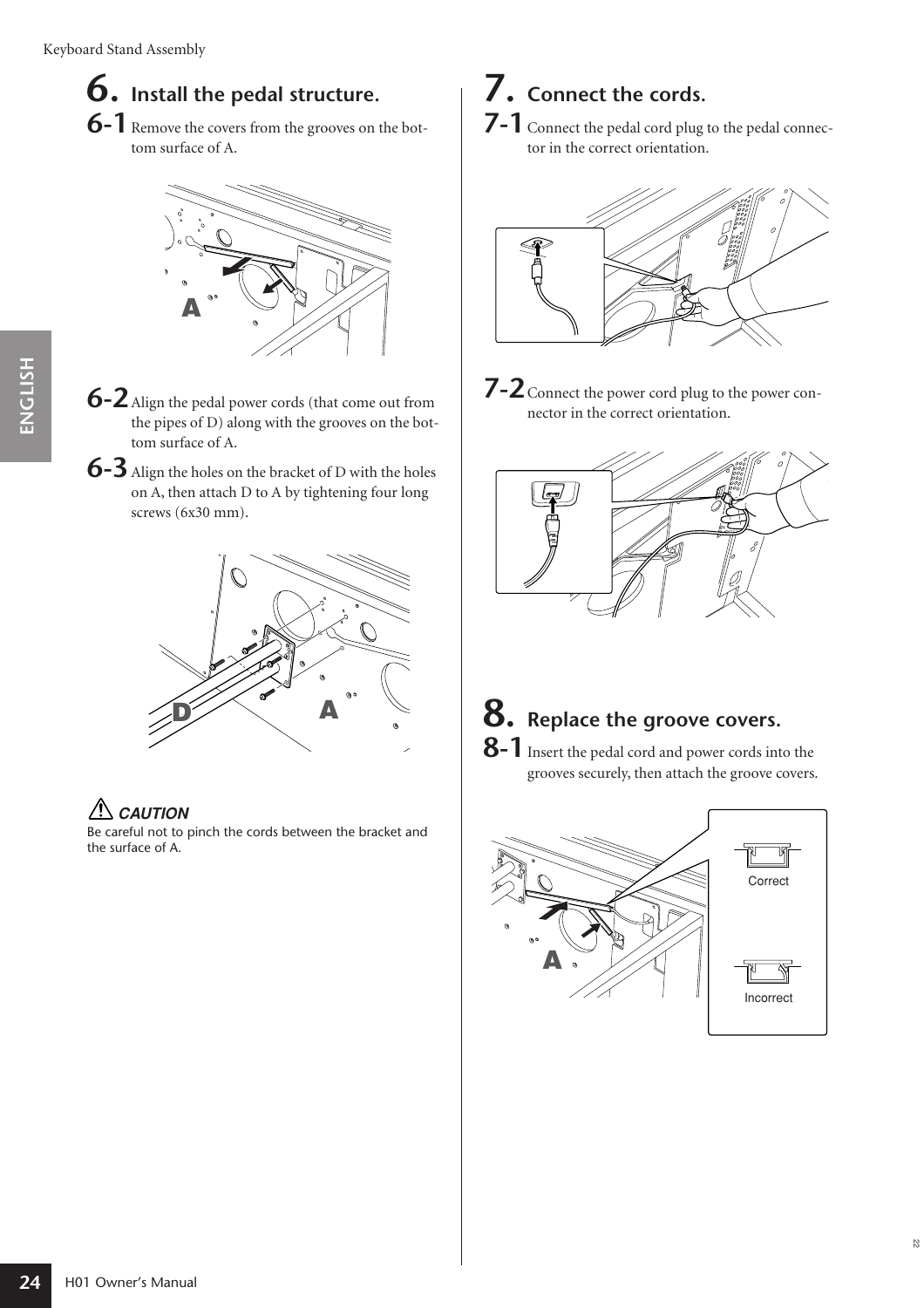## **9. Raise A.**

**9-1**Securely hold the front side of A (the side currently facing toward the floor), then raise A.



## $\Lambda$  *CAUTION*

- Do not hold the control panel area.
- Be careful not to drop the instrument on your foot.

## **10.Rotate the adjuster.**

**10-1**Rotate the pedal height adjuster until the bottom of the pedal reaches the floor.



### **After completing the assembly, please check the following.**

- Are there any parts left over?
	- $\rightarrow$  Review the assembly procedure and correct any errors.
- Is the instrument clear of doors and other movable fixtures?
	- $\rightarrow$  Move the instrument to an appropriate location.
- Does the instrument make a rattling noise when you shake it?
	- $\rightarrow$  Tighten all screws.
- Does the pedal box rattle or give way when you step on the pedals?
	- $\rightarrow$  Turn the adjuster so that it is set firmly against the floor.
- Are the pedal and power cords inserted securely into the sockets?
	- $\rightarrow$  Check the connection.

## **AUTION**

If the main unit creaks or is otherwise unsteady when you play on the keyboard, refer to the assembly diagrams and retighten all screws.

## *CAUTION*

When you relocate the unit after assembling it, be sure to hold the bottom of the main unit. In particular, hold the left side of the main unit along with the bottom of the upper frame of the left leg.

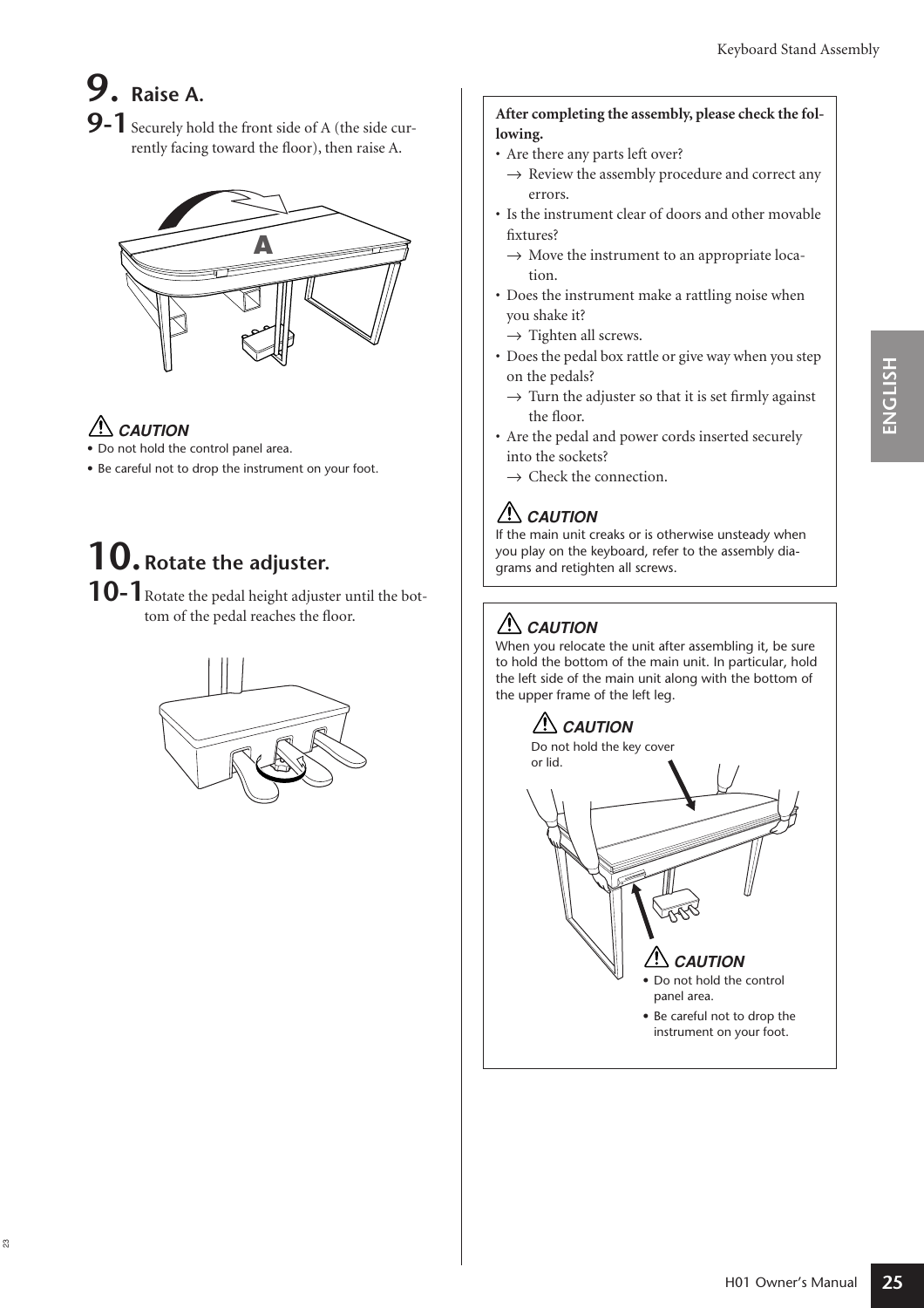## <span id="page-25-2"></span><span id="page-25-1"></span><span id="page-25-0"></span>**Song List / Song-Liste / Liste des morceaux / Lista de canciones**

|                |                | Scene No.                                                       |              | 2       | 3              | 4       | 5              | 6              | $\overline{7}$ | 8              | 9       | 10                                | 11                       | 12             | 13             |
|----------------|----------------|-----------------------------------------------------------------|--------------|---------|----------------|---------|----------------|----------------|----------------|----------------|---------|-----------------------------------|--------------------------|----------------|----------------|
|                |                | <b>Note</b>                                                     | CO           | C#0     | D <sub>0</sub> | D#0     | E <sub>0</sub> | F <sub>0</sub> | F#0            | G <sub>0</sub> | G#0     | A <sub>0</sub>                    | A#0                      | B <sub>0</sub> | C <sub>1</sub> |
| Song<br>No.    | <b>Note</b>    | <b>Scene Title</b><br><b>Song Name</b><br>(Composer)            | Home Party   | Morning | Upbeat         | Elegant | Relaxing       | Nighttime      | Melancholy     | Mood Music     | Fantasy | Baroque and<br>Pre-romantic Music | Pre-romantic<br>(Chopin) | Post-romantic  | Modern French  |
| 1              | C <sub>2</sub> | Sonate, K.380, L.23 (D. Scarlatti)                              |              | ✓       |                |         |                |                |                |                |         | ✓                                 |                          |                |                |
| $\overline{c}$ | C#2            | Aria, Goldberg-Variationen, BWV.988 (J.S. Bach)                 |              |         |                |         | ✓              | ✓              |                |                |         | ✓                                 |                          |                |                |
| 3              | D <sub>2</sub> | The harmonious blacksmith (G.F. Händel)                         |              |         | ✓              |         |                |                |                |                |         | ✓                                 |                          |                |                |
| 4              | D#2            | Sonate für Klavier Nr.5, K.283 (W.A. Mozart)                    |              | ✓       | ✓              |         |                |                |                |                |         | ✓                                 |                          |                |                |
| 5              | E <sub>2</sub> | Sonate für Klavier Nr.12, K.332 (W.A. Mozart)                   | ✓            | ✓       | ✓              |         |                |                |                |                |         | ✓                                 |                          |                |                |
| 6              | F <sub>2</sub> | Sonate für Klavier Nr.8 "Pathétique", op.13 (L.v. Beethoven)    | ✓            |         |                |         | ✓              |                | ✓              |                |         | ✓                                 |                          |                |                |
| $\overline{7}$ | F#2            | Sonate für Klavier Nr.14 "Mondschein", op.27-2 (L.v. Beethoven) | ✓            |         |                |         |                |                | ✓              |                |         | ✓                                 |                          |                |                |
| 8              | G <sub>2</sub> | Frühlingslied, op.62-6 (F. Mendelssohn)                         | ✓            |         |                | ✓       |                |                |                |                |         | ✓                                 |                          |                |                |
| 9              | G#2            | Prélude, op.28-7 (F.F. Chopin)                                  |              |         |                |         | ✓              | ✓              |                |                |         |                                   | ✓                        |                |                |
| 10             | A <sub>2</sub> | Prélude "Raindrop", op.28-15 (F.F. Chopin)                      | ✓            |         |                |         |                |                | ✓              | ✓              |         |                                   | ✓                        |                |                |
| 11             | A#2            | Etude "Chanson de l'adieu", op.10-3 (F.F. Chopin)               | $\checkmark$ |         |                |         |                |                | ✓              | ✓              |         |                                   | ✓                        |                |                |
| 12             | B <sub>2</sub> | Etude "Aeolian Harp", op.25-1 (F.F. Chopin)                     | ✓            |         | ✓              |         |                |                |                | ✓              |         |                                   | ✓                        |                |                |
| 13             | C <sub>3</sub> | Valse, op.64-2 (F.F. Chopin)                                    |              |         |                |         |                |                | ✓              |                |         |                                   | ✓                        |                |                |
| 14             | C#3            | Valse "L'adieu", op.69-1 (F.F. Chopin)                          |              |         |                |         | ✓              |                | ✓              |                |         |                                   | ✓                        |                |                |
| 15             | D <sub>3</sub> | Valse, op.69-2 (F.F. Chopin)                                    |              |         |                |         |                |                | ✓              |                |         |                                   | ✓                        |                |                |
| 16             | D#3            | Nocturne, op.9-1 (F.F. Chopin)                                  |              |         |                |         |                |                | ✓              | ✓              |         |                                   | ✓                        |                |                |
| 17             | E <sub>3</sub> | Nocturne, op.9-2 (F.F. Chopin)                                  | ✓            |         |                | ✓       | ✓              |                |                | ✓              |         |                                   | ✓                        |                |                |
| 18             | F <sub>3</sub> | Nocturne, op.15-2 (F.F. Chopin)                                 | ✓            |         |                |         |                |                |                | ✓              |         |                                   | ✓                        |                |                |
| 19             | F#3            | Nocturne, op.27-2 (F.F. Chopin)                                 |              |         |                |         |                |                | ✓              | ✓              |         |                                   | ✓                        |                |                |
| 20             | G <sub>3</sub> | Nocturne No.20 (F.F. Chopin)                                    | ✓            |         |                |         |                |                | ✓              |                |         |                                   | ✓                        |                |                |
| 21             | G#3            | Berceuse, op.57 (F.F. Chopin)                                   |              |         |                |         | ✓              | ✓              |                |                |         |                                   | ✓                        |                |                |
| 22             | A <sub>3</sub> | Von fremden Ländern und Menschen, op.15-1 (R. Schumann)         |              |         |                |         | ✓              |                |                |                | ✓       | ✓                                 |                          |                |                |
| 23             | A#3            | Träumerei, op.15-7 (R. Schumann)                                | ✓            |         |                |         | ✓              | ✓              |                |                | ✓       | ✓                                 |                          |                |                |
| 24             | B <sub>3</sub> | Des Abends, Phantasiestücke, op.12-1 (R. Schumann)              |              |         |                |         | ✓              | ✓              |                |                | ✓       | ✓                                 |                          |                |                |
| 25             | C <sub>4</sub> | Eintritt, Waldszenen, op.82-1 (R. Schumann)                     |              | ✓       | ✓              |         |                |                |                |                | ✓       | ✓                                 |                          |                |                |
| 26             | C#4            | Consolation No.3 (F. Liszt)                                     |              |         |                |         | ✓              |                |                | ✓              |         |                                   |                          | ✓              |                |
| 27             | D <sub>4</sub> | Melody in F, op.3-1 (A. Rubinstein)                             | ✓            |         |                | ✓       |                |                |                |                |         |                                   |                          | ✓              |                |
| 28             | D#4            | Walzer, op.39-15 (J. Brahms)                                    |              |         |                | ✓       |                |                |                |                | ✓       |                                   |                          | ✓              |                |
| 29             | E4             | La poupée, Jeux d'enfants, op.22-3 (G. Bizet)                   |              |         |                |         | ✓              | ✓              |                |                | ✓       |                                   |                          | ✓              |                |
| 30             | F <sub>4</sub> | Humoresque, op.101-7 (A. Dvořák)                                | ✓            |         |                | ✓       |                |                |                |                | ✓       |                                   |                          | ✓              |                |
| 31             | F#4            | Arietta, Lyriske småstykker I, op.12-1 (E.H. Grieg)             | ✓            |         |                |         | ✓              | ✓              |                |                | ✓       |                                   |                          | ✓              |                |
| 32             | G4             | Sommerfugl, Lyriske stykker III, op.43-1 (E.H. Grieg)           |              |         | ✓              |         |                |                |                |                | ✓       |                                   |                          | ✓              |                |
| 33             | G#4            | Notturno, Lyriske stykker V, op.54-4 (E.H. Grieg)               |              |         |                |         |                |                |                | $\checkmark$   |         |                                   |                          | $\sqrt{2}$     |                |
| 34             | A4             | Sommeraften, Lyriske stykker X, op.71-2 (E.H. Grieg)            |              |         |                |         |                |                |                | ✓              | ✓       |                                   |                          | ✓              |                |
| 35             | A#4            | Romance sans paroles, op.17-3 (G. Fauré)                        |              |         |                | ✓       |                |                |                |                |         |                                   |                          |                | ✓              |
| 36             | <b>B4</b>      | Berceuse, Dolly, op.56-1 (G. Fauré)                             |              |         |                |         |                | ✓              |                |                | ✓       |                                   |                          |                | ✓              |
| 37             | C <sub>5</sub> | Salut d'amour, op.12 (E. Elgar)                                 | $\checkmark$ | ✓       | ✓              | ✓       |                |                |                |                |         |                                   |                          | ✓              |                |
| 38             | C#5            | To a wild rose, Woodland sketches, op.51-1 (E.A. MacDowell)     |              |         |                |         | ✓              | ✓              |                |                | ✓       |                                   |                          | ✓              |                |
| 39             | D <sub>5</sub> | Tango, España, op.165-2 (I. Albéniz)                            | ✓            |         | ✓              | ✓       |                |                |                |                |         |                                   |                          | ✓              |                |
| 40             | D#5            | La fille aux cheveux de lin (C.A. Debussy)                      | ✓            |         |                |         | ✓              | ✓              |                |                |         |                                   |                          |                | ✓              |
| 41             | E <sub>5</sub> | Arabesque 1 (C.A. Debussy)                                      | ✓<br>✓       |         |                | ✓       |                |                |                |                |         |                                   |                          |                | ✓              |
| 42             | F <sub>5</sub> | Clair de lune (C.A. Debussy)                                    |              |         |                |         | ✓              |                |                |                |         |                                   |                          |                | ✓              |
| 43             | F#5            | Rêverie (C.A. Debussy)                                          |              |         |                |         | ✓              | ✓              |                |                |         |                                   |                          |                | ✓              |
| 44             | G <sub>5</sub> | La plus que lente (C.A. Debussy)                                |              |         |                |         |                |                |                | ✓              |         |                                   |                          |                | ✓              |
| 45             | G#5            | En bateau, Petite suite (C.A. Debussy)                          |              |         | ✓              | ✓       |                |                |                |                |         |                                   |                          |                | ✓              |
| 46             | A <sub>5</sub> | Gymnopédie No.1 (E. Satie)                                      |              |         |                |         | ✓              | ✓              |                |                |         |                                   |                          |                | ✓              |
| 47             | A#5            | Je te veux (E. Satie)                                           | $\checkmark$ |         | ✓              | ✓       |                |                |                |                |         |                                   |                          |                | ✓              |
| 48             | B <sub>5</sub> | Pavane pour une infante défunte (M. Ravel)                      | ✓            |         |                |         | ✓              |                | ✓              |                |         |                                   |                          |                | ✓              |
| 49             | C <sub>6</sub> | Menuet, Le tombeau de Couperin (M. Ravel)                       | ✓            |         |                |         | ✓              |                |                |                |         |                                   |                          |                | ✓              |
| 50             | C#6            | A la manière de Borodine (M. Ravel)                             |              |         |                | ✓       |                |                |                |                |         |                                   |                          |                | ✓              |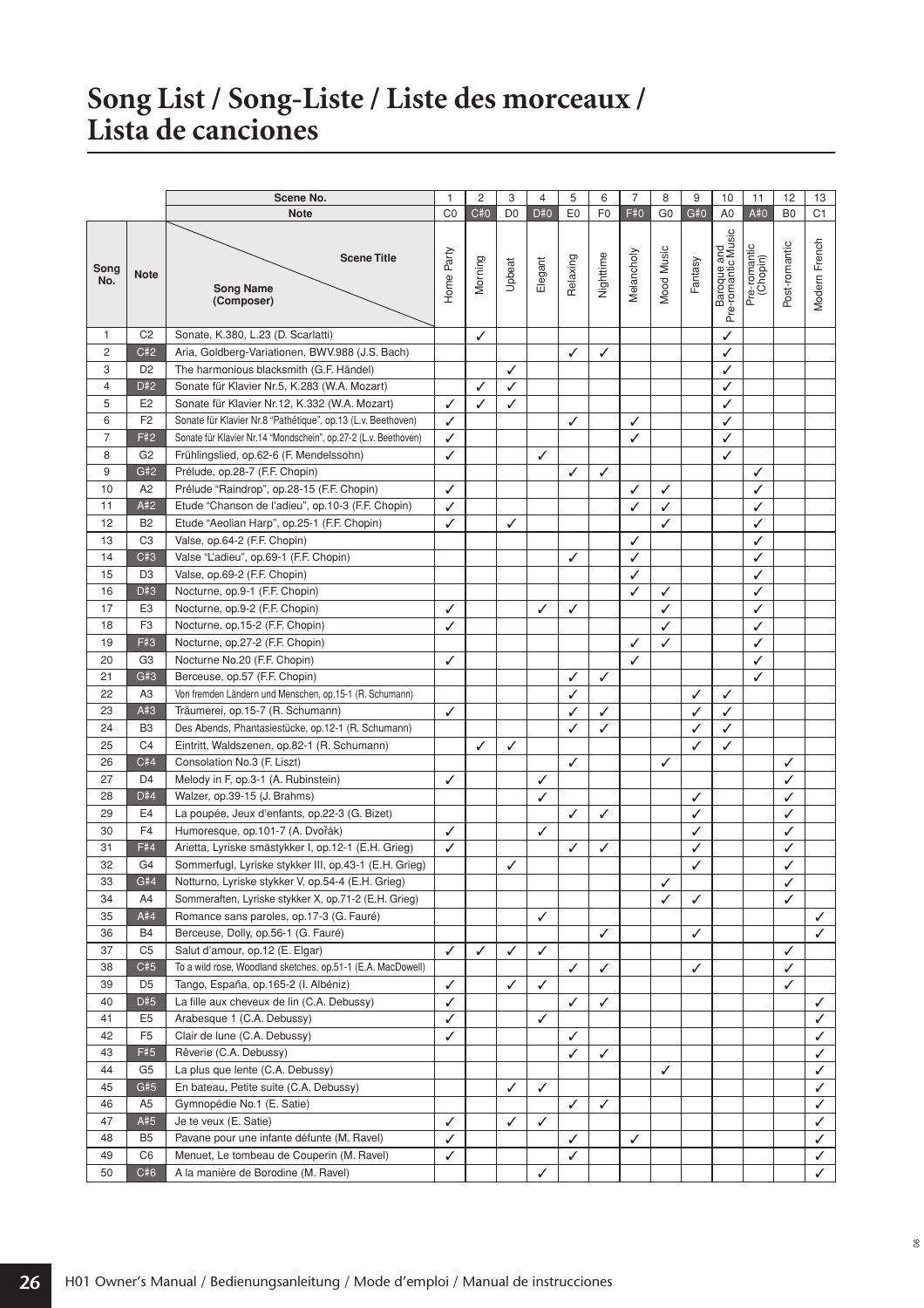## <span id="page-26-0"></span>**Specifications / Technische Daten / Caractéristiques techniques / Especificaciones**

| Keyboard                                         | 88 keys (A-1–C7), Natural Wood keyboard<br>(real wood on white keys only)                                                                                                 |
|--------------------------------------------------|---------------------------------------------------------------------------------------------------------------------------------------------------------------------------|
| Sound Source                                     | <b>AWM Dynamic Stereo Sampling</b>                                                                                                                                        |
| Polyphony (Max.)                                 | 64                                                                                                                                                                        |
| <b>Voice Selection</b>                           | 10                                                                                                                                                                        |
| Effect                                           | Reverb                                                                                                                                                                    |
| Volume                                           | Master Volume                                                                                                                                                             |
| Controls                                         | Dual, Transpose, Touch (Hard/Medium/Soft/Fixed)                                                                                                                           |
| Pedal                                            | Damper (with half-pedal), Sostenuto, Soft                                                                                                                                 |
| Songs                                            | 50 preset Songs                                                                                                                                                           |
| Jacks/Connectors                                 | PHONES $\times$ 2, USB TO DEVICE, AUX OUT                                                                                                                                 |
| Main Amplifiers                                  | 40 W $\times$ 2                                                                                                                                                           |
| <b>Speakers</b>                                  | Oval (13 cm $\times$ 6 cm) $\times$ 2, (16 cm + 2.5 cm) $\times$ 2                                                                                                        |
| Dimensions ( $W \times D \times H$ )<br>(Lid up) | 1,461 mm $\times$ 750 mm $\times$ 761 mm [57-1/2" $\times$ 29-1/2" $\times$ 30"]<br>$(1,487$ mm $\times$ 760 mm $\times$ 1200 mm [58-1/2" $\times$ 30" $\times$ 47-1/4"]) |
| Weight                                           | 82 kg (180 lbs. 12 oz.)                                                                                                                                                   |
| Accessories                                      | Owner's Manual, Quick Operation Guide,<br>Bench (included or optional depending on local)                                                                                 |

Specifications and descriptions in this owner's manual are for information purposes only. Yamaha Corp. reserves the right to change or modify products or specifications at any time without prior notice. Since specifications, equipment or options may not be the same in every locale, please check with your Yamaha dealer.

\* Die technischen Daten und Beschreibungen in dieser Bedienungsanleitung dienen nur der Information. Yamaha Corp. behält sich das Recht vor, Produkte oder deren technische Daten jederzeit ohne vorherige Ankündigung zu verändern oder zu modifizieren. Da die technischen Daten, das Gerät selbst oder Sonderzubehör nicht in jedem Land gleich sind, setzen Sie sich im Zweifel bitte mit Ihrem Yamaha-Händler in Verbindung.

- Les caractéristiques techniques et les descriptions du mode d'emploi ne sont données que pour information. Yamaha Corp. se réserve le droit de changer ou modifier les produits et leurs caractéristiques techniques à tout moment sans aucun avis. Du fait que les caractéristiques techniques, les équipements et les options peuvent différer d'un pays à l'autre, adressez-vous au distributeur Yamaha le plus proche.
- \* Las especificaciones y descripciones de este manual del propietario tienen sólo el propósito de servir como información. Yamaha Corp. se reserva el derecho a efectuar cambios o modificaciones en los productos o especificaciones en cualquier momento sin previo aviso. Puesto que las especificaciones, equipos u opciones pueden no ser las mismas en todos los mercados, solicite información a su distribuidor Yamaha.

## <span id="page-26-1"></span>**Optional Equipment / Optionales Zubehör / Equipements en option / Equipo opcional**

**Music Rest / Notenablage / Pupitre / Atril (YMR-01)**

91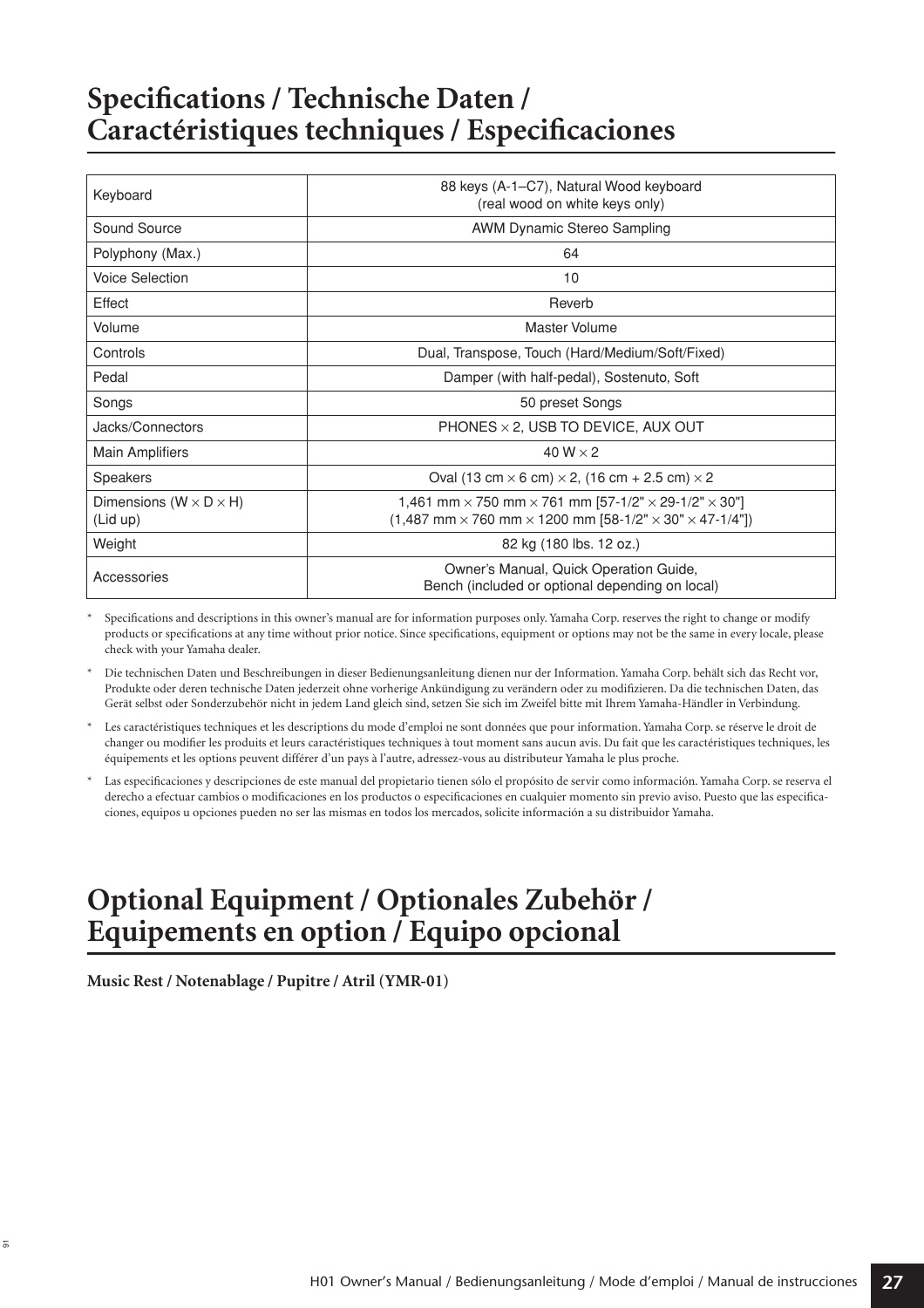## **FCC INFORMATION (U.S.A.)**

- 1. **IMPORTANT NOTICE: DO NOT MODIFY THIS UNIT!** This product, when installed as indicated in the instructions contained in this manual, meets FCC requirements. Modifications not expressly approved by Yamaha may void your authority, granted by the FCC, to use the product.
- 2. **IMPORTANT:** When connecting this product to accessories and/or another product use only high quality shielded cables. Cable/s supplied with this product MUST be used. Follow all installation instructions. Failure to follow instructions could void your FCC authorization to use this product in the USA.
- 3. **NOTE:** This product has been tested and found to comply with the requirements listed in FCC Regulations, Part 15 for Class "B" digital devices. Compliance with these requirements provides a reasonable level of assurance that your use of this product in a residential environment will not result in harmful interference with other electronic devices. This equipment generates/ uses radio frequencies and, if not installed and used according to the instructions found in the users manual, may cause interference harmful to the operation of

other electronic devices. Compliance with FCC regulations does not quarantee that interference will not occur in all installations. If this product is found to be the source of interference, which can be determined by turning the unit "OFF" and "ON", please try to eliminate the problem by using one of the following measures: Relocate either this product or the device that is being affected by the interference.

Utilize power outlets that are on different branch (circuit breaker or fuse) circuits or install AC line filter/s.

In the case of radio or TV interference, relocate/reorient the antenna. If the antenna lead-in is 300 ohm ribbon lead, change the lead-in to co-axial type cable.

If these corrective measures do not produce satisfactory results, please contact the local retailer authorized to distribute this type of product. If you can not locate the appropriate retailer, please contact Yamaha Corporation of America, Electronic Service Division, 6600 Orangethorpe Ave, Buena Park, CA90620

The above statements apply ONLY to those products distributed by Yamaha Corporation of America or its subsidiaries.

\* This applies only to products distributed by YAMAHA CORPORATION OF AMERICA. (Class B)

## **IMPORTANT NOTICE FOR THE UNITED KINGDOM Connecting the Plug and Cord**

IMPORTANT. The wires in this mains lead are coloured in accordance with the following code:<br>BLUF

: NEUTRAL BROWN : LIVE

As the colours of the wires in the mains lead of this apparatus may not correspond with the coloured makings identifying the terminals in your plug proceed as follows:

The wire which is coloured BLUE must be connected to the terminal which is marked with the letter N or coloured BLACK.

The wire which is coloured BROWN must be connected to the terminal which is marked with the letter L or coloured RED.

Making sure that neither core is connected to the earth terminal of the three pin plug.

• This applies only to products distributed by Yamaha-Kemble Music (U.K.) Ltd. (2 wires)

**CAUTION:** TO PREVENT ELECTRIC SHOCK, MATCH WIDE BLADE OF PLUG TO WIDE SLOT, FULLY INSERT.

**ATTENTION:** POUR ÉVITER LES CHOCS ÉLECTRIQUES, INTRODUIRE LA LAME LA PLUS LARGE DE LA FICHE DANS LA BORNE CORRESPONDANTE DE LA PRISE ET POUSSER JUSQU'AU FOND.

• This applies only to products distributed by Yamaha Canada Music Ltd. (polarity) • Ceci ne s'applique qu'aux produits distribués par Yamaha Canada Musique Ltée.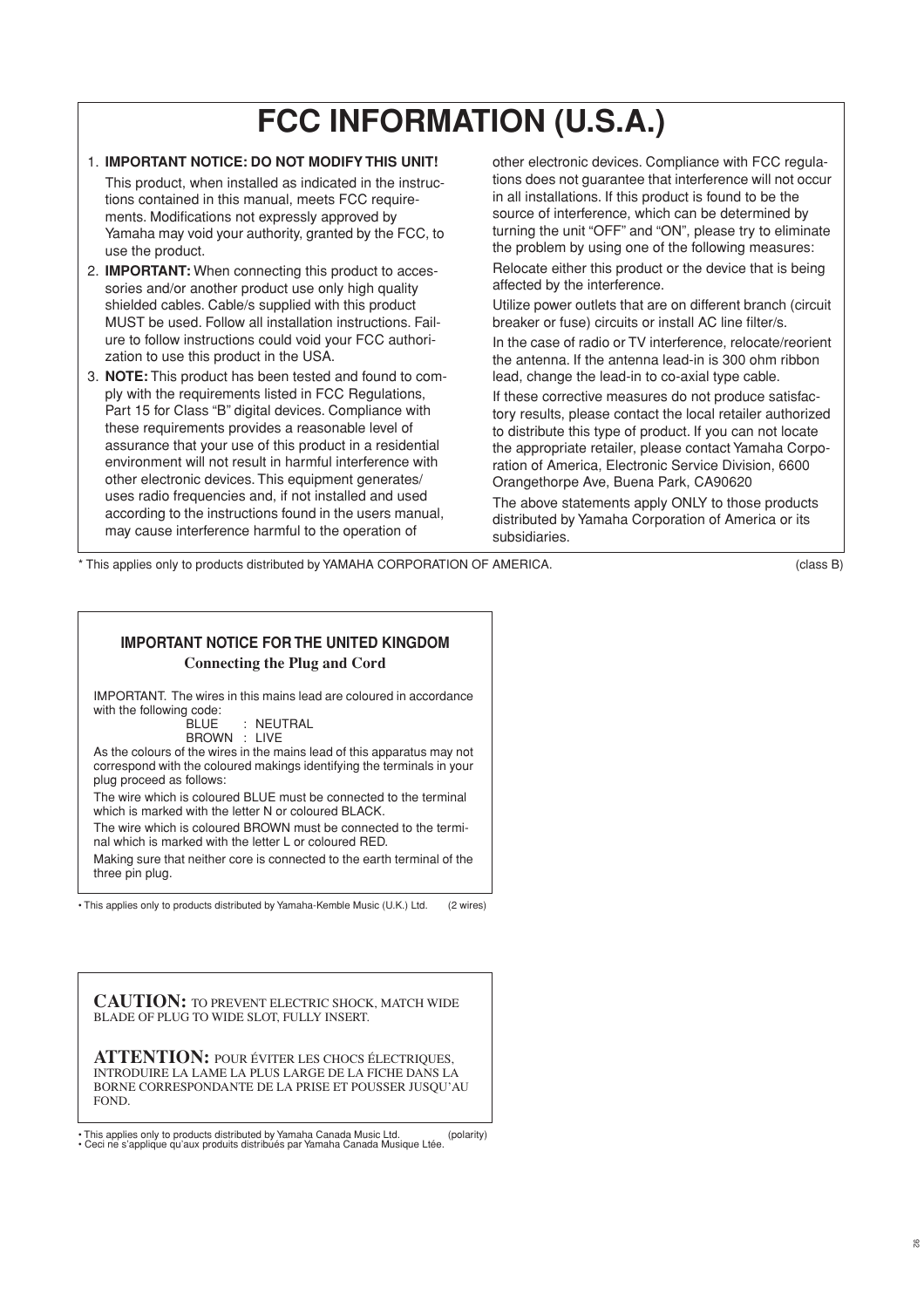For details of products, please contact your nearest Yamaha representative or the authorized distributor listed below.

Pour plus de détails sur les produits, veuillez-vous adresser à Yamaha ou au distributeur le plus proche de vous figurant dans la liste suivante.

Die Einzelheiten zu Produkten sind bei Ihrer unten aufgeführten Niederlassung und bei Yamaha Vertragshändlern in den jeweiligen Bestimmungsländern erhältlich.

Para detalles sobre productos, contacte su tienda Yamaha más cercana o el distribuidor autorizado que se lista debajo.

### **NORTH AMERICA**

#### **CANADA**

**Yamaha Canada Music Ltd.** 135 Milner Avenue, Scarborough, Ontario, M1S 3R1, Canada Tel: 416-298-1311

#### **U.S.A.**

**Yamaha Corporation of America**  6600 Orangethorpe Ave., Buena Park, Calif. 90620, U.S.A. Tel: 714-522-9011

### **MEXICO CENTRAL & SOUTH AMERICA**

**Yamaha de México S.A. de C.V.** Calz. Javier Rojo Gómez #1149, Col. Guadalupe del Moral C.P. 09300, México, D.F., México Tel: 55-5804-0600

#### **BRAZIL**

**Yamaha Musical do Brasil Ltda.** Av. Reboucas 2636-Pinheiros CEP: 05402-400 Sao Paulo-SP. Brasil Tel: 011-3085-1377

#### **ARGENTINA**

**Yamaha Music Latin America, S.A. Sucursal de Argentina** Viamonte 1145 Piso2-B 1053, Buenos Aires, Argentina Tel: 1-4371-7021

#### **PANAMA AND OTHER LATIN AMERICAN COUNTRIES/ CARIBBEAN COUNTRIES**

**Yamaha Music Latin America, S.A.** Torre Banco General, Piso 7, Urbanización Marbella, Calle 47 y Aquilino de la Guardia, Ciudad de Panamá, Panamá Tel: +507-269-5311

#### **EUROPE**

**THE UNITED KINGDOM**

**Yamaha-Kemble Music (U.K.) Ltd.** Sherbourne Drive, Tilbrook, Milton Keynes, MK7 8BL, England Tel: 01908-366700

#### **IRELAND**

**Danfay Ltd.** 61D, Sallynoggin Road, Dun Laoghaire, Co. Dublin Tel: 01-2859177

#### **GERMANY**

**Yamaha Music Central Europe GmbH** Siemensstraße 22-34, 25462 Rellingen, Germany Tel: 04101-3030

### **SWITZERLAND/LIECHTENSTEIN**

**Yamaha Music Central Europe GmbH, Branch Switzerland** Seefeldstrasse 94, 8008 Zürich, Switzerland Tel: 01-383 3990

#### **AUSTRIA**

**Yamaha Music Central Europe GmbH, Branch Austria** Schleiergasse 20, A-1100 Wien, Austria Tel: 01-60203900

## **CZECH REPUBLIC/SLOVAKIA/**

**HUNGARY/SLOVENIA Yamaha Music Central Europe GmbH, Branch Austria, CEE Department** Schleiergasse 20, A-1100 Wien, Austria Tel: 01-602039025

#### **POLAND**

**Yamaha Music Central Europe GmbH Sp.z. o.o. Oddzial w Polsce** ul. 17 Stycznia 56, PL-02-146 Warszawa, Poland Tel: 022-868-07-57

#### **THE NETHERLANDS/ BELGIUM/LUXEMBOURG**

**Yamaha Music Central Europe GmbH, Branch Benelux** 

Clarissenhof 5-b, 4133 AB Vianen, The Netherlands Tel: 0347-358 040

#### **FRANCE**

**Yamaha Musique France**  BP 70-77312 Marne-la-Vallée Cedex 2, France Tel: 01-64-61-4000

#### **ITALY**

**Yamaha Musica Italia S.P.A.**  Viale Italia 88, 20020 Lainate (Milano), Italy Tel: 02-935-771

#### **SPAIN/PORTUGAL**

**Yamaha-Hazen Música, S.A.** Ctra. de la Coruna km. 17, 200, 28230 Las Rozas (Madrid), Spain Tel: 91-639-8888

#### **GREECE**

**Philippos Nakas S.A. The Music House** 147 Skiathou Street, 112-55 Athens, Greece Tel: 01-228 2160

#### **SWEDEN**

**Yamaha Scandinavia AB** J. A. Wettergrens Gata 1 Box 30053 S-400 43 Göteborg, Sweden Tel: 031 89 34 00

#### **DENMARK**

**YS Copenhagen Liaison Office** Generatorvej 6A DK-2730 Herlev, Denmark Tel: 44 92 49 00

### **FINLAND**

**F-Musiikki Oy** Kluuvikatu 6, P.O. Box 260, SF-00101 Helsinki, Finland Tel: 09 618511

#### **NORWAY**

**Norsk filial av Yamaha Scandinavia AB**  Grini Næringspark 1 N-1345 Østerås, Norway Tel: 67 16 77 70

### **ICELAND**

**Skifan HF** Skeifan 17 P.O. Box 8120 IS-128 Reykjavik, Iceland Tel: 525 5000

#### **OTHER EUROPEAN COUNTRIES**

**Yamaha Music Central Europe GmbH** Siemensstraße 22-34, 25462 Rellingen, Germany Tel: +49-4101-3030

### **AFRICA**

### **Yamaha Corporation,**

**Asia-Pacific Music Marketing Group** Nakazawa-cho 10-1, Hamamatsu, Japan 430-8650 Tel: +81-53-460-2312

### **MIDDLE EAST**

## **TURKEY/CYPRUS**

**Yamaha Music Central Europe GmbH** Siemensstraße 22-34, 25462 Rellingen, Germany Tel: 04101-3030

#### **OTHER COUNTRIES**

**Yamaha Music Gulf FZE** LB21-128 Jebel Ali Freezone P.O.Box 17328, Dubai, U.A.E. Tel: +971-4-881-5868

## **COUNTRIES AND TRUST**

#### **TERRITORIES IN PACIFIC OCEAN Yamaha Corporation,**

**Asia-Pacific Music Marketing Group** Nakazawa-cho 10-1, Hamamatsu, Japan 430-8650 Tel: +81-53-460-2312

#### **THE PEOPLE'S REPUBLIC OF CHINA ASIA**

**Yamaha Music & Electronics (China) Co.,Ltd.** 25/F., United Plaza, 1468 Nanjing Road (West), Jingan, Shanghai, China Tel: 021-6247-2211

#### **HONG KONG**

**Tom Lee Music Co., Ltd.** 11/F., Silvercord Tower 1, 30 Canton Road, Tsimshatsui, Kowloon, Hong Kong

#### Tel: 2737-7688

#### **INDONESIA**

**PT. Yamaha Music Indonesia (Distributor) PT. Nusantik**

Gedung Yamaha Music Center, Jalan Jend. Gatot Subroto Kav. 4, Jakarta 12930, Indonesia Tel: 21-520-2577

#### **KOREA**

**Yamaha Music Korea Ltd.** Tong-Yang Securities Bldg. 16F 23-8 Yoido-dong, Youngdungpo-ku, Seoul, Korea Tel: 02-3770-0660

#### **MALAYSIA**

**Yamaha Music Malaysia, Sdn., Bhd.** Lot 8, Jalan Perbandaran, 47301 Kelana Jaya, Petaling Jaya, Selangor, Malaysia Tel: 3-78030900

#### **PHILIPPINES**

**Yupangco Music Corporation** 339 Gil J. Puyat Avenue, P.O. Box 885 MCPO, Makati, Metro Manila, Philippines Tel: 819-7551

#### **SINGAPORE**

**Yamaha Music Asia Pte., Ltd.** #03-11 A-Z Building 140 Paya Lebor Road, Singapore 409015 Tel: 747-4374

#### **TAIWAN**

**Yamaha KHS Music Co., Ltd.**  3F, #6, Sec.2, Nan Jing E. Rd. Taipei.

#### Taiwan 104, R.O.C.

Tel: 02-2511-8688

### **THAILAND**

**Siam Music Yamaha Co., Ltd.** 891/1 Siam Motors Building, 15-16 floor Rama 1 road, Wangmai, Pathumwan Bangkok 10330, Thailand Tel: 02-215-2626

#### **OTHER ASIAN COUNTRIES**

**Yamaha Corporation, Asia-Pacific Music Marketing Group** Nakazawa-cho 10-1, Hamamatsu, Japan 430-8650 Tel: +81-53-460-2317

### **OCEANIA**

#### **AUSTRALIA**

**Yamaha Music Australia Pty. Ltd.** Level 1, 99 Queensbridge Street, Southbank, Victoria 3006, Australia Tel: 3-9693-5111

#### **NEW ZEALAND**

**Music Houses of N.Z. Ltd.** 146/148 Captain Springs Road, Te Papapa, Auckland, New Zealand Tel: 9-634-0099